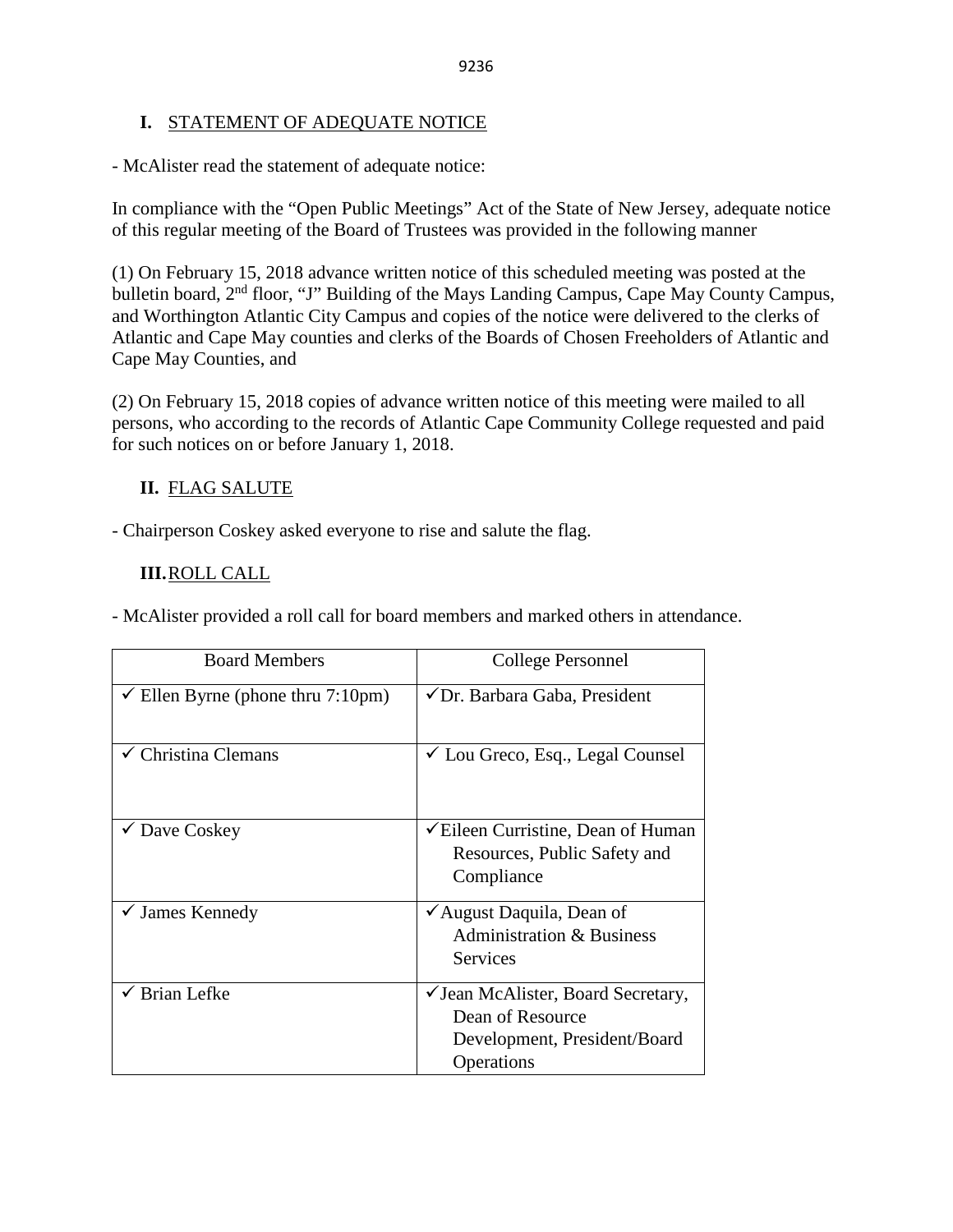| <b>Board Members</b>                       | <b>College Personnel</b>                       |  |  |
|--------------------------------------------|------------------------------------------------|--|--|
| √ Jenna DeLuca                             | √Dr. Josette Katz, Interim Vice                |  |  |
|                                            | President, Academic Affairs                    |  |  |
| $\checkmark$ Maria K. Mento                | ✓ Leslie Jamison, Dean of Finance              |  |  |
| $\checkmark$ Thomas Milhous (phone)        | $\checkmark$ Dr. Richard Perniciaro, Executive |  |  |
|                                            | Vice President - Planning,                     |  |  |
|                                            | Research, Information                          |  |  |
|                                            | Technology Services &                          |  |  |
|                                            | <b>Facilities</b>                              |  |  |
| $\checkmark$ Donald J. Parker (6:45pm)     | $\checkmark$ Dr. Mitchell Levy, Vice           |  |  |
|                                            | President, Student Affairs and                 |  |  |
|                                            | <b>Enrollment Management</b>                   |  |  |
| X Robert Bumpus                            | √Donna Vassallo, Dean                          |  |  |
|                                            | Worthington Atlantic City                      |  |  |
|                                            | Campus, and Dean of Career                     |  |  |
|                                            | and Workforce Training                         |  |  |
| $\checkmark$ Maria Torres                  | ✓ Maria Kellett, Dean of Cape May              |  |  |
|                                            | County Campus, Associate                       |  |  |
|                                            | Dean of Resource Development                   |  |  |
| $\checkmark$ Helen Walsh                   | $\checkmark$ Laura Batchelor, Executive        |  |  |
|                                            | <b>Director of College Relations</b>           |  |  |
|                                            | and Marketing                                  |  |  |
| ✓ Leslie White-Coursey                     |                                                |  |  |
| $\checkmark$ Others in Attendance          |                                                |  |  |
| ✔ Professor Effie Russell                  |                                                |  |  |
| ✔ Associate Professor, Svetlana            | Francine Springer, Cape May<br>✓               |  |  |
| Marzelli                                   | <b>Chief Financial Officer</b>                 |  |  |
| ✓ Cindy DeFalco, Director of Human         | Bonnie Lindaw, Atlantic<br>$\checkmark$        |  |  |
| Resources                                  | <b>County Treasurer</b>                        |  |  |
| √ Rahshana Davis, SSAACCC                  | Caesar Niglio, ACCCEA<br>$\checkmark$          |  |  |
| Heather Boone, Faculty Member<br>$7:23$ pm | Heather Peterson, ACCCOSAP<br>✓                |  |  |

# **IV.**CALL TO ORDER –

-Chairperson Coskey called the meeting to order at 6:05pm.

**V.** PRESIDENT'S REPORT

-Dr. Gaba reported on the following:

# **Middle States**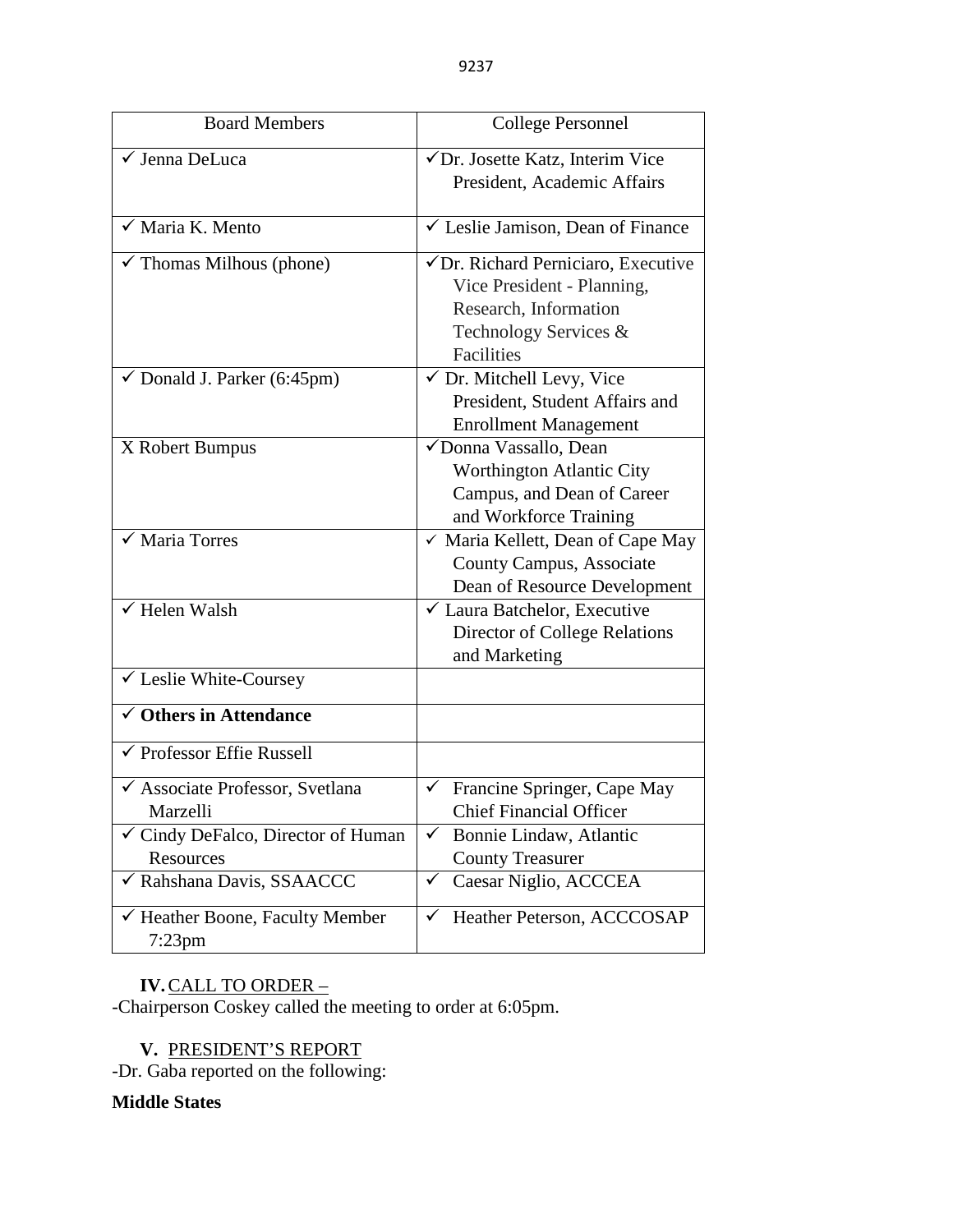We continue to be on track for Middle States. The Self-Study and all documentation sent on Friday 2/23/18. The team visit, led by Dr. Moono is scheduled for April 8-11. The team will arrive on Sunday, April 8 and depart on Wednesday, April 11. They will meet with various constituents of the college community. We are awaiting the schedule of meetings, including the meeting with the Board.

# **University Partnerships**

# Rutgers University

Rutgers is in the process of their own Middle States visit; since we are partners with them we are a part of that process. Dr. Katz and I were invited to meet with members of their evaluation team to discuss our partnership. Rutgers has six off-site campuses at community colleges in New Jersey. We are the only site with a building on campus and one of the highest enrollments, with over 350 students annually.

The nursing " $3+1$ " program is the most popular. We are going to be placing more emphasis on this as a part of our marketing strategy.

# Rowan University

Dr. Katz and I signed an articulation agreement with Rowan University so that our students can seamlessly transfer into their Mechanical Engineering program providing an affordable means for gaining bachelor's degree in engineering.

# Stockton University

We continue to meet with Stockton University to implement the Transfer Pathways Program. We are very early stages of the agreement signed in September, we should not expect to see major enrollment growth in the short term.

# **K-12 Partnerships**

Dr. Gaba meet with Dr. Kathleen Taylor, Superintendent, Ocean City High School. Our main agenda was strengthening our relationship so that more student are taking dual enrollment program and will ultimately enroll at Atlantic Cape. Introducing students to Atlantic Cape while they are in high school is important so that we become "top of mind" when decisions are made about going to college. We have received a confirmation that a bus load of students will be attending the ceremonial ribbon cutting for the Student Center.

# **Community Relations – Atlantic City**

As we continue to play an important role in Atlantic City Dr. Gaba has been asked to serve on the Mayor Gilliam's Transition Education Team, chaired by Dr. Harvey Kesselman. A major goal of the team is to define the relationship of education to the overall community and economic development of the city.

Dr. Gaba stated that we continue to outreach to our local community, Donna Vassallo, Dean of our Worthington Atlantic City Campus has recently been appointed to the Board of the *United Way of Greater Philadelphia and Southern NJ.*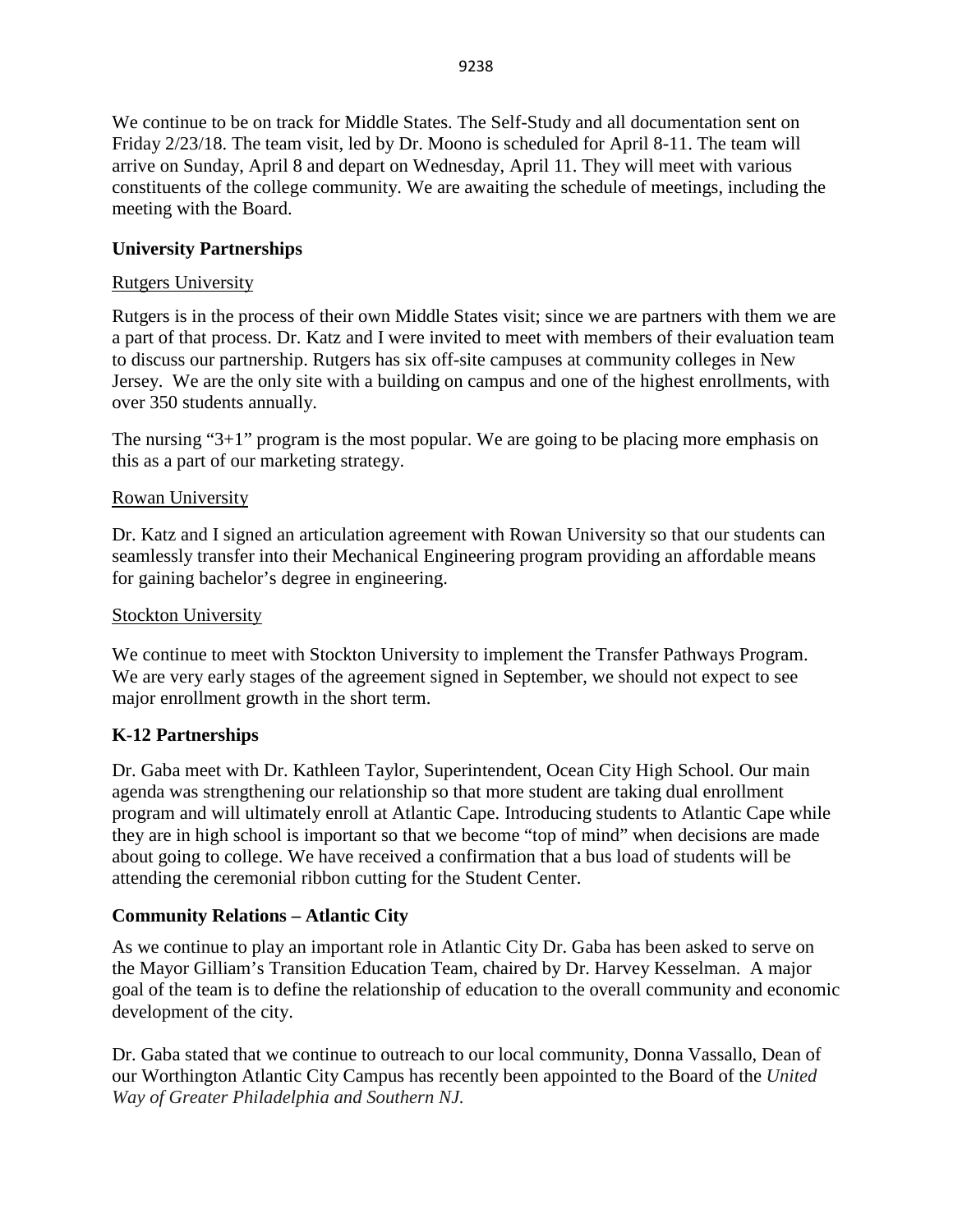# **Public Relations**

Dr. Gaba stated that she was invited for a sit down with the editorial board of The Press of Atlantic City and was also interviewed by the Ocean City Sentinel. Both provided good opportunities to promote the college highlighting our mission, our affordability, our committed faculty, the programs that we offer, and our unwavering commitment to serve the communities in which we are located.

Dr. Gaba has subsequently been asked to serve as a judge for their "Young Leaders", an annual awards program where 25 outstanding high school seniors will be honored.

# **Capital Improvement Plan-Long Range Planning**

Dr. Gaba reported that our new Student Center is completed and is now open with the official ceremonial ribbon cutting tomorrow. This is one of our final projects in our "Blueprint 2020" Demonstrating our commitment to students is unwavering; space is already being used and provides a warm, engaging, and welcoming environment for students and enhance the quality of the student experience on campus.

# **Communications**

Dr. Gaba stated that she continues to address concerns regarding the need for improving communication at the College and continues to hold "Coffee w/the President" at each of our campuses. Faculty and staff have the opportunity to ask me questions and offer suggestions as to how we can move the college forward.

# **Closing Remarks**

Dr. Gaba discussed one of the Academy of Culinary Arts 2016 Alumn, Blaise Colamerino. He will be graduating next month from Drexel's Food Science. He has accepted a stagier position for the summer at Noma Restaurant in Copenhagen, Denmark, which has been named one of the top restaurants. The restaurant carries two Michelin starts and is owned by Chef Rene Redzepi.

Our graduate is off to a very good start in his career as a chef and he got his start right here at Atlantic Cape Community College.

# **Inside the College**

Faculty Spotlight

-Dr. Katz introduced Associate Professor Svetlana Marzelli and discussed her exceptional customer service to passengers of the Russian airliner that had made an unplanned stop to Atlantic City Airport. She provided interrupter service for the passengers.

-Dr. Katz announced that Professor Effie Russell was awarded by the Association of Community College Trustees the Dale P. Parnell, Faculty of the Year Award. Dr. Katz reviewed Professor Russell's accomplishments such as Accelerated Learning Program (ALP) and the Honors program.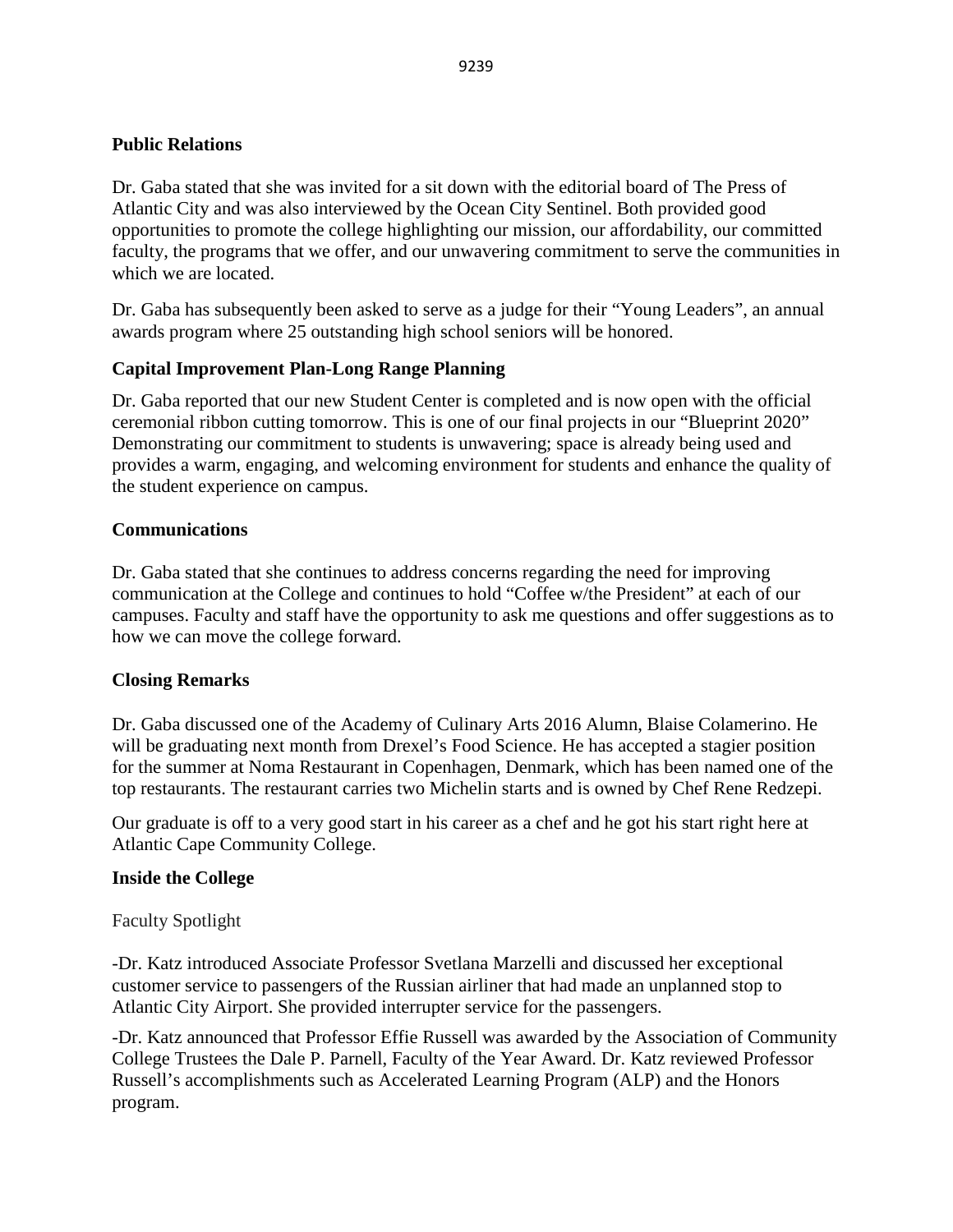-Lefke read resolution #73 and #74.

-Chairman Coskey and Dr. Gaba presented both faculty with a Resolution noting their respective accomplishments.

# **VI.**COMMENTS FROM THE PUBLIC

- Chairperson Coskey called for comments from the public on agenda items.

- None noted

# **VII.** EXECUTIVE SESSION

At 6:28pm Chairperson Coskey requested a motion to go into Executive Session. -Lefke motioned to approve, Walsh seconded.

Secretary's note: The Board returned to regular session at 7:26 pm

ROLL CALL:

ALL AYES NO NAYS NO ABSENTIONS

**VIII.** CONSENT RESOLUTONS

-McAlister read the following consent resolutions:

**Res. #60** Approve: Regular Session Minutes (January 23, 2018)

**Res. #63** Approve: **Bid 1837**-Science Supplies, FY18 – Science: VWR, Rochester, NY, \$19,904.67, Frey Scientific, Lancaster, PA, \$4,723.44, Bio Corporation, Alexandria, MN, \$3,544.23; **OQ157**-Microsoft Campus License, \$30,081.67, FY18-19 Information Technology, Zones, Inc., Auburn, WA,.

**Res. #63** 

| Number          | <b>Award of Bids</b><br>Item and Vendor Information |             | Amount           |
|-----------------|-----------------------------------------------------|-------------|------------------|
| <b>Bid 1837</b> | Science Supplies                                    |             | \$28,172.34      |
|                 | $FY18 - Science$                                    |             |                  |
|                 | <b>VWR</b><br>Rochester, NY                         | \$19,904.67 |                  |
|                 | Frey Scientific<br>Lancaster, PA                    | \$4,723.44  |                  |
|                 | <b>Bio Corporation</b>                              | \$3,544.23  |                  |
|                 | Alexandria, MN                                      |             |                  |
| OQ157           | Microsoft Campus License                            |             | \$30,081.67      |
|                 | FY18-19 Information Technology                      |             |                  |
|                 | Zones, Inc.                                         |             |                  |
|                 | Auburn, WA                                          |             | Total: 58,254.01 |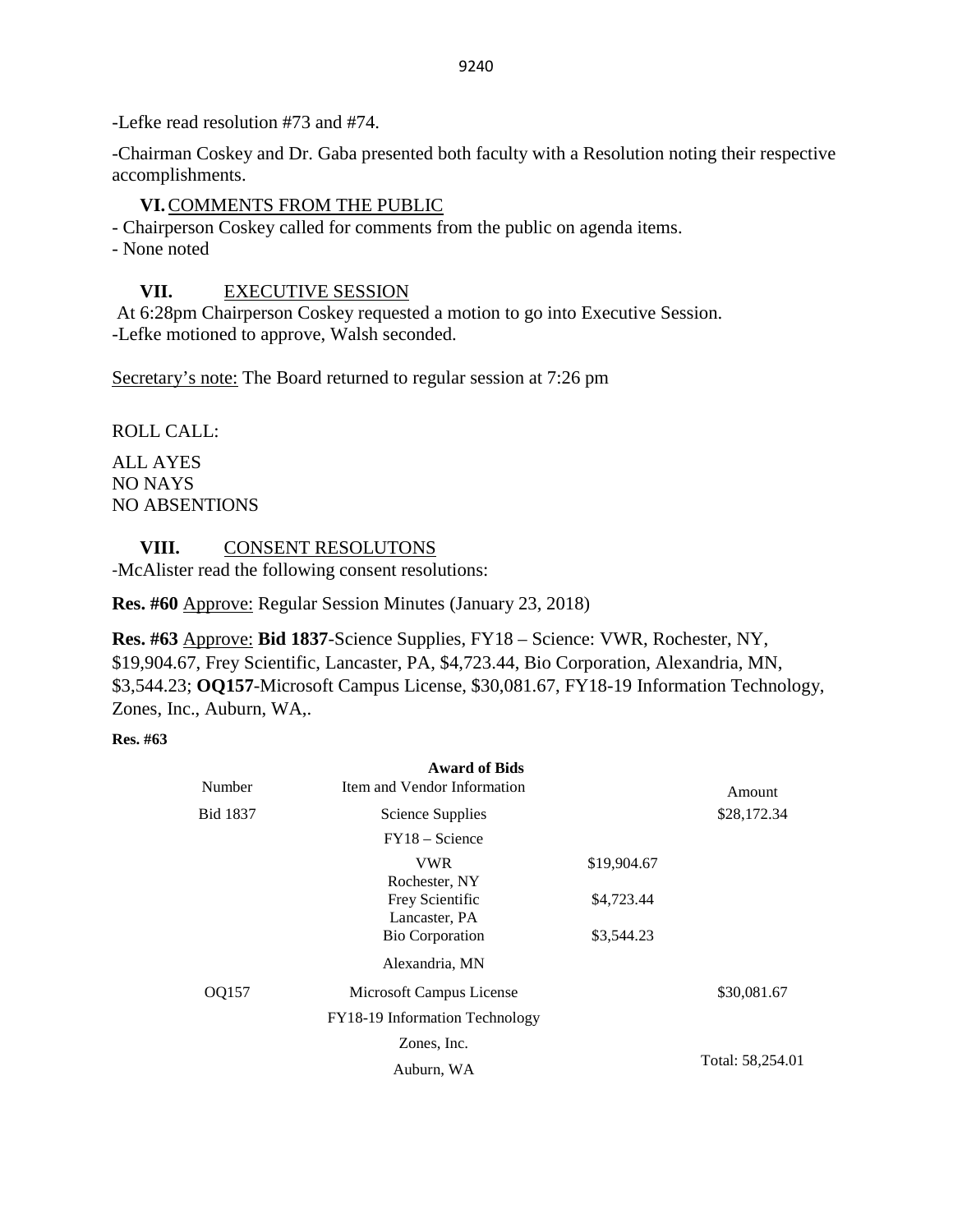**Res. #67** Approve: To amend the College's FY18 Perkins grant budget, specifically related to revisions in needs and pricing.

#### **Res. #67**

#### **Amendment to Carl D. Perkins Career and Technical Education Improvement Grant Spending Plan**

**WHEREAS,** Atlantic Cape Community College, as a comprehensive community college, seeks to provide career occupational training programs to prepare Atlantic Cape Community College students and other Atlantic and Cape May County residents for employment, and

**WHEREAS,** the Carl D. Perkins Career and Technical Education Improvement Grant ("Perkins") is a Federally authorized Grant whose aim is to increase the academic achievement of career and technical education students and strengthen the connections between secondary and post-secondary education, and

**WHEREAS,** on June 21, 2017 the College filed its application and Spending Plan with the State of New Jersey Department of Education for Perkins grant funding in the amount of \$491,152 for the fiscal year end June 30, 2018.

**WHEREAS,** on July 26, 2017 the State of New Jersey Department of Education notified Atlantic Cape Community College that its Perkins application was in "substantially approvable form" and, as a consequence, obligations against these funds were permissible effective that date, and

**WHEREAS,** the State of New Jersey Department of Education requires that reallocations of budgeted amounts between and among Spending Plan component line items be presented through an amendment to the Spending Plan which is due no later than March 31, 2018, and

**WHEREAS,** revisions to needs and pricing resulted in reallocations of the total amount budgeted among component line items but amounted to no change to the total amount of the Perkins Grant as detailed on attached Exhibits A and B;

**NOW, THEREFORE BE IT RESOLVED,** that the Board of Trustees of Atlantic Cape Community College hereby approves the amendment to the Spending Plan of the Carl D. Perkins Career and Technical Education Improvement Grant as detailed in Exhibits A and B of this Resolution

**Res. #68** Approve: To submit an application to Easton Foundations/USA Archery by the deadline of Feb. 26, 2018 for a travel grant to support the team's intended trip to the 2018 National Collegiate Championships in Newberry, FL in May 2018.

## **Res. #68**

## **Archery Travel Grant**

**WHEREAS,** Easton Foundations/USA Archery is soliciting applications for its 2018 Collegiate Archery Grant Program, and

**WHEREAS,** the 2018 Collegiate Archery Grant Program will provide funding for equipment, travel, and instructor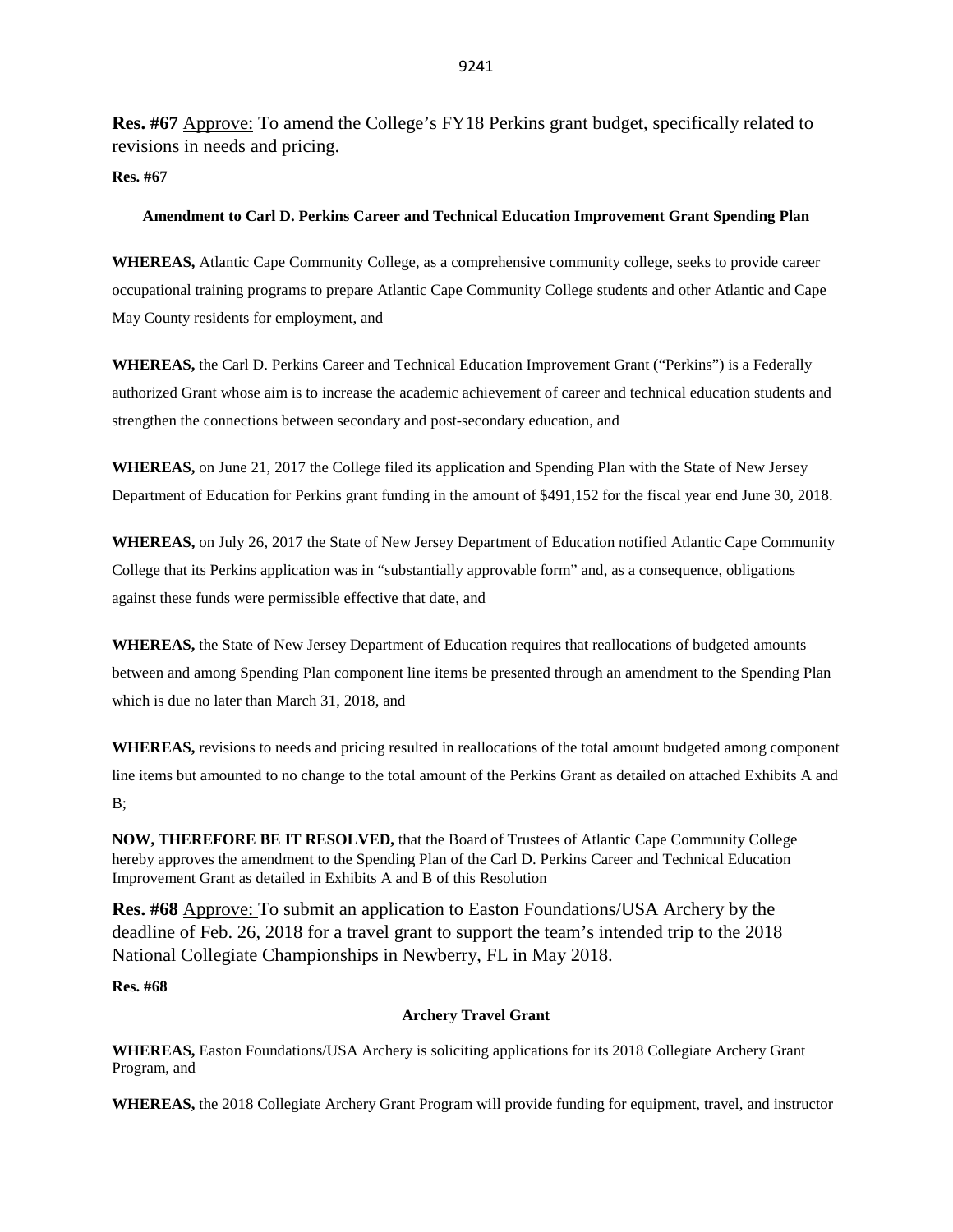and coach certification and development, and

**WHEREAS,** all applications are due February 26, 2018, and

**WHEREAS,** Atlantic Cape's archery program would like to apply for a grant of \$1,000 in support of travel for the team's intended trip to the 2018 National Collegiate Championships in Newberry, FL in May 2018.

**THEREFORE BE IT RESOLVED** that the Board of Trustees of Atlantic Cape Community College hereby grants approval to submit an application to Easton Foundations/USA Archery by the deadline of Feb. 26, 2018 for a travel grant to support the team's intended trip to the 2018 National Collegiate Championships in Newberry, FL in May 2018.

**Res. #71** Approve: A transfer of \$17,067.60 from Unexpended Plant Fund Balance to the Current Unrestricted Fund.

**Res. #71**

## **Transfer from Plant Fund to Current Unrestricted Fund**

**WHEREAS**, the College has unused funds available from completed Board Designated Plant Fund projects for project years ranging from FY03 to FY09 (see attached list) totaling \$17,067.60,

**WHEREAS**, those funds were originally transferred from the College's Current Unrestricted Fund Balance,

**THEREFORE BE IT RESOLVED** that the Board of Trustees approve the transfer of \$17,067.60 from Unexpended Plant Fund Balance to the Current Unrestricted Fund.

**Res. #62** Appointment-**Heriberto Afanador,** Technician, Information Technology Services at an annual salary of \$30,944 effective February 28, 2018.

**Res. #62**

## **Personnel Action**

It is respectfully recommended, by the President, that the Board approve the following:

## Appointment

**Heriberto Afanador,** Technician, Information Technology Services at an annual salary of \$30,944 effective February 28, 2018.

**Res. #62A** Personnel Approve: - Upon the recommendation of the President, that the Board approves the issuance of notices of layoff to select members of the Atlantic Cape Community College Organization of Supervisory and/or Administrative Personnel, ACCCOSAP.

**Res. #62A**

## **Personnel Action – ACCCOSAP 90 Day Notice**

**WHEREAS,** Atlantic Cape Community College has experienced a significant decline in student enrollment, and,

**WHEREAS,** the Atlantic Cape Community College Board of Trustees and the Atlantic Cape Community College Organization of Supervisory and/or Administrative Personnel (ACCCOSAP) are parties to a Collectively Negotiated Agreement, and

**WHEREAS,** Article XIII of the Agreement calls for 90 days of notice to members of ACCCOSAP before layoffs/reduction in force, and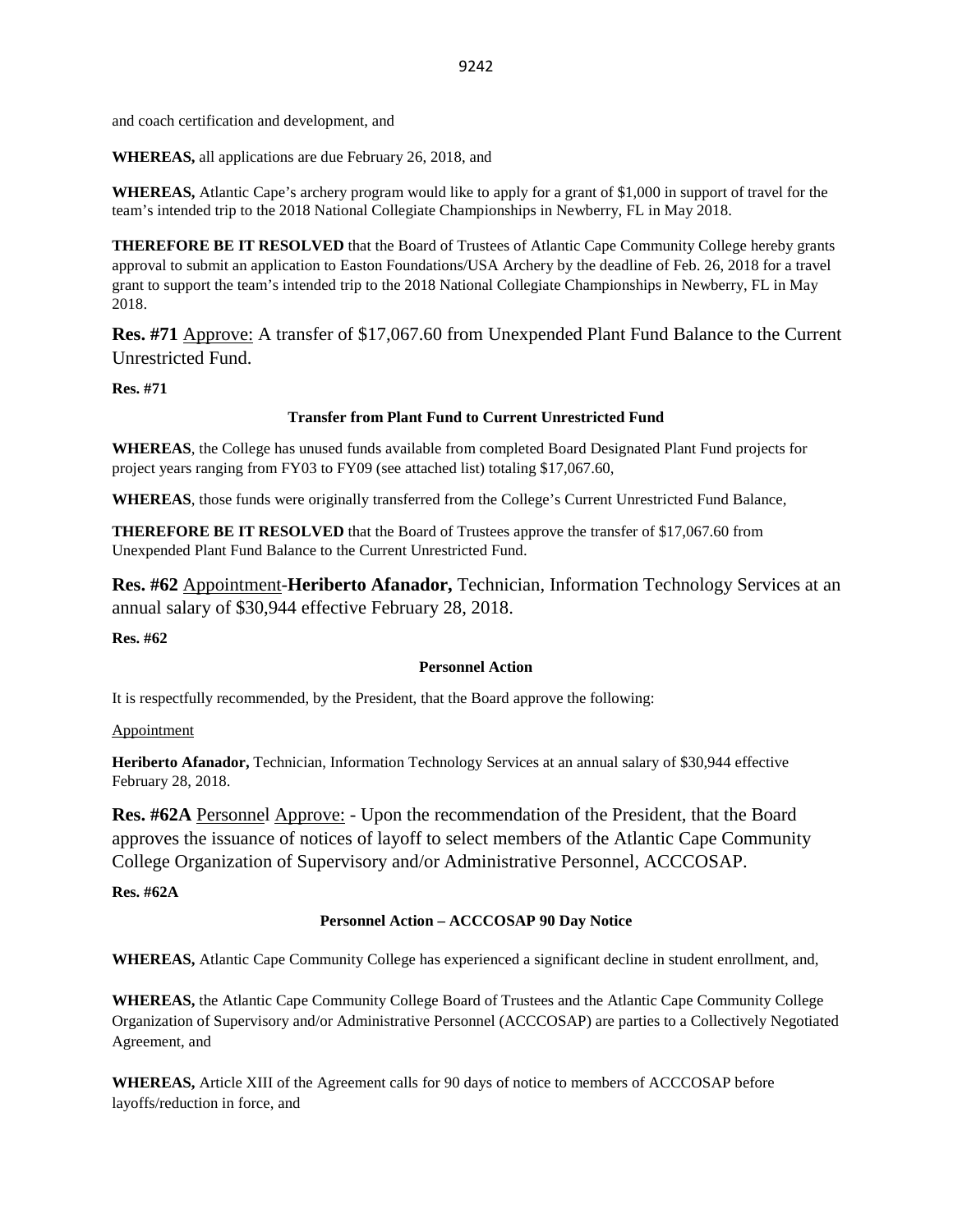**WHEREAS,** the College will present a list of the ACCCOSAP members who have received such notice to the Board of Trustees at its March 2018 meeting.

**THEREFORE BE IT RESOLVED,** upon the recommendation of the President, that the Board approves the issuance of notices of layoff to select members of ACCCOSAP.

**Res. #62B** Personnel Approve: - Reappointed to one-year terms, effective 7/1/18: Administrative & Supervisory Personnel included in the Bargaining Unit (31 individuals); Exempt Administrative & Supervisory Personnel (20 individuals); Faculty Without Tenure (6 individuals); Faculty Earning Tenure (1 individual), Librarian (1 individual).

### **Res. #62B**

#### **Personnel Action**

It is respectfully recommended, by the President, that the following individuals be re-appointed to one-year terms, effective July 1, 2018:

#### **Supervisory and Administrative Personnel Included in the Bargaining Unit**

| Jennie Ayres            | Assistant Director, Conferences, Events and Contracts                          |
|-------------------------|--------------------------------------------------------------------------------|
| <b>Michael Barnes</b>   | Assistant Director, Center for Accessibility                                   |
| Cynthia Correa          | Director, WACC Student Services and Institutional Career Services              |
| Paula Davis             | Director, Counseling and Support Services                                      |
| Tammy DeFranco          | Director, CMCC Student Services and Campus Management                          |
| Victoria DeLaurentis    | Assistant Director, Financial Aid                                              |
| Linda DeSantis          | Director, Financial Aid                                                        |
| John Feldbauer          | Director, Personal Computer Services and Telephony                             |
| Christine Gamboa        | Director, Testing                                                              |
| Crista Golden           | <b>Assistant Bursar</b>                                                        |
| Sandra Greco            | <b>Assistant Director, PC Services</b>                                         |
| Terri-Lynn Hamby        | <b>Assistant Director, Science Labs</b>                                        |
| Patricia Heller         | Assistant Director, Administrative Computing                                   |
| Dorie Keener            | Director, Business Services                                                    |
| Michael Kernan          | Associate Director, Cash Reconcilement                                         |
| Barbara Kozek           | Assistant Director, Adult Basic Ed/ESL/HSE                                     |
| <b>Robert Kusmiesz</b>  | Assistant Director, Gear Up                                                    |
| Kathleen Landau         | <b>Bursar</b>                                                                  |
| <b>Richard Luderitz</b> | Assistant Director, Paramedic and EMT Training                                 |
| Linda Palmer            | Director, Worthington Atlantic City Campus Administration and Support Services |
| Michelle Perkins        | Director, Instructional Technology                                             |
| <b>Heather Peterson</b> | Registrar                                                                      |
| Anita Polanco           | Assistant Director, Educational Opportunity Fund                               |
| Nancy Porfido           | Director, Student Development and Judicial Officer                             |
| Joseph Rooney           | Director, Admissions and Recruitment                                           |
| Michael Sargente        | Assistant Director, LAC and Library Services                                   |
| Mariangela Sozio        | Director, Accounting, Budgets and Foundation Reporting                         |
| Patrick Sweeney         | Director, Administrative Computing                                             |
| Sherwood Taylor         | Director, Workforce Development                                                |
| Harry Whitelam          | Director, Purchasing and Storeroom Operations                                  |
| <b>Stacey Zacharoff</b> | <b>Assistant Director, Student Support Services</b>                            |

**Exempt Supervisory and Administrative Personnel**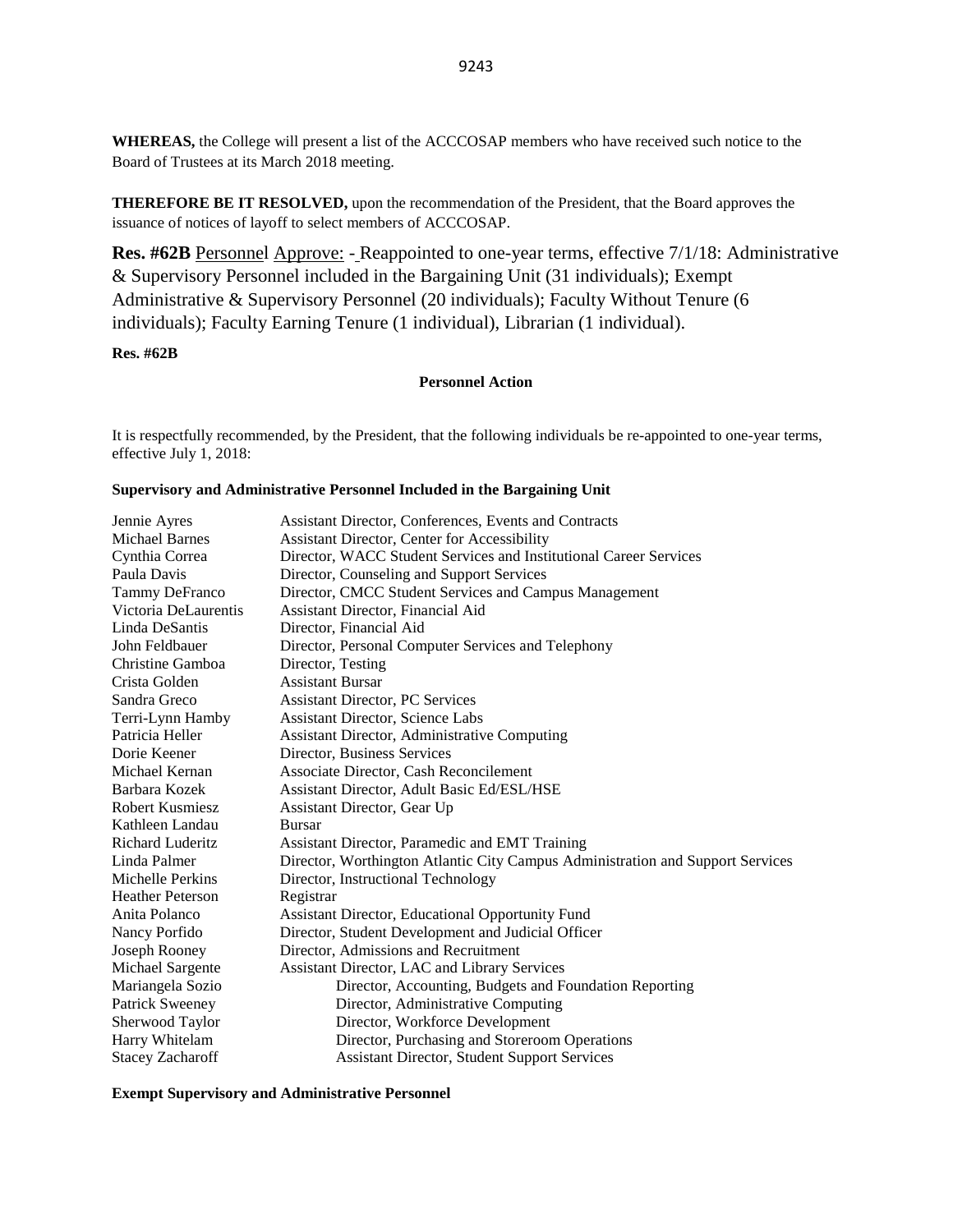| Laura Batchelor         | Executive Director, Marketing and College Relations                             |
|-------------------------|---------------------------------------------------------------------------------|
| Denise Coulter          | Dean, Liberal Studies                                                           |
| Eileen Curristine       | Dean, Human Resources, Public Safety and Compliance                             |
| August Daquilla         | Dean, Administration and Business Services                                      |
| <b>Stephanie Davies</b> | Supervisor, Custodial and Building Services                                     |
| Cindy DeFalco           | Director, Human Resources                                                       |
| Douglas Hedges          | Dean, Information Technology Services                                           |
| Leslie Jamison          | Dean, Finance                                                                   |
| <b>Bruce Johns</b>      | Director, Culinary Operations                                                   |
| Maria Kellett           | Associate Dean, Resource Development and Dean, Cape May County Campus           |
| <b>Joy Little</b>       | Controller                                                                      |
| Ravi Manimaran          | Dean, STEM Programs                                                             |
| Janet Marler            | Associate Dean, Academic Support Services                                       |
| Jean McAlister          | Dean, Resource Development, President and Board of Trustee Services             |
| Patricia McClay         | Dean, Academy of Culinary Arts                                                  |
| Luis Montefusco         | Director, Institutional Research Assessment and Planning                        |
| <b>Edward Perkins</b>   | Supervisor, Facilities Operations                                               |
| <b>Robert Townsend</b>  | Supervisor, Facilities Management                                               |
| Donna Vassallo          | Dean, Career Education and Workforce Development and Dean, Worthington Atlantic |
|                         | City Campus                                                                     |
| Russell Waugh           | Director, Facilities                                                            |

#### **Faculty Without Tenure**

| <b>Assistant Professor, Psychology</b>       |
|----------------------------------------------|
| <b>Assistant Professor, Nursing</b>          |
| <b>Assistant Professor, Criminal Justice</b> |
| <b>Assistant Professor, Nursing</b>          |
| <b>Assistant Professor, Nursing</b>          |
| Assistant Professor, Criminal Justice        |
|                                              |

#### **Faculty Earning Tenure with this Appointment**

Richard Russell Assistant Professor, English

### **Librarian I**

Leslie Murtha

**Res. #62C** Personnel Approve: - Upon the recommendation of the President, that the Board rename Policy No. 8 and endorse the Faculty Transition to Retirement Program.

#### **Res. #62C**

#### **Personnel Action-Faculty Transition to Retirement Program**

**WHEREAS,** The New Jersey Division of Pensions and Benefits (NJDPB) administers the Alternate Benefit Program (ABP), a tax-sheltered, defined contribution retirement program for higher education faculty and certain administrators, and

**WHEREAS,** the NJDPB offers within the ABP a Transition to Retirement Program (TTRP) allowing full-time faculty members who meet specific eligibility requirements to collect retirement benefits in conjunction with continued active employment without penalty, and

**WHEREAS,** the TTRP includes the following terms: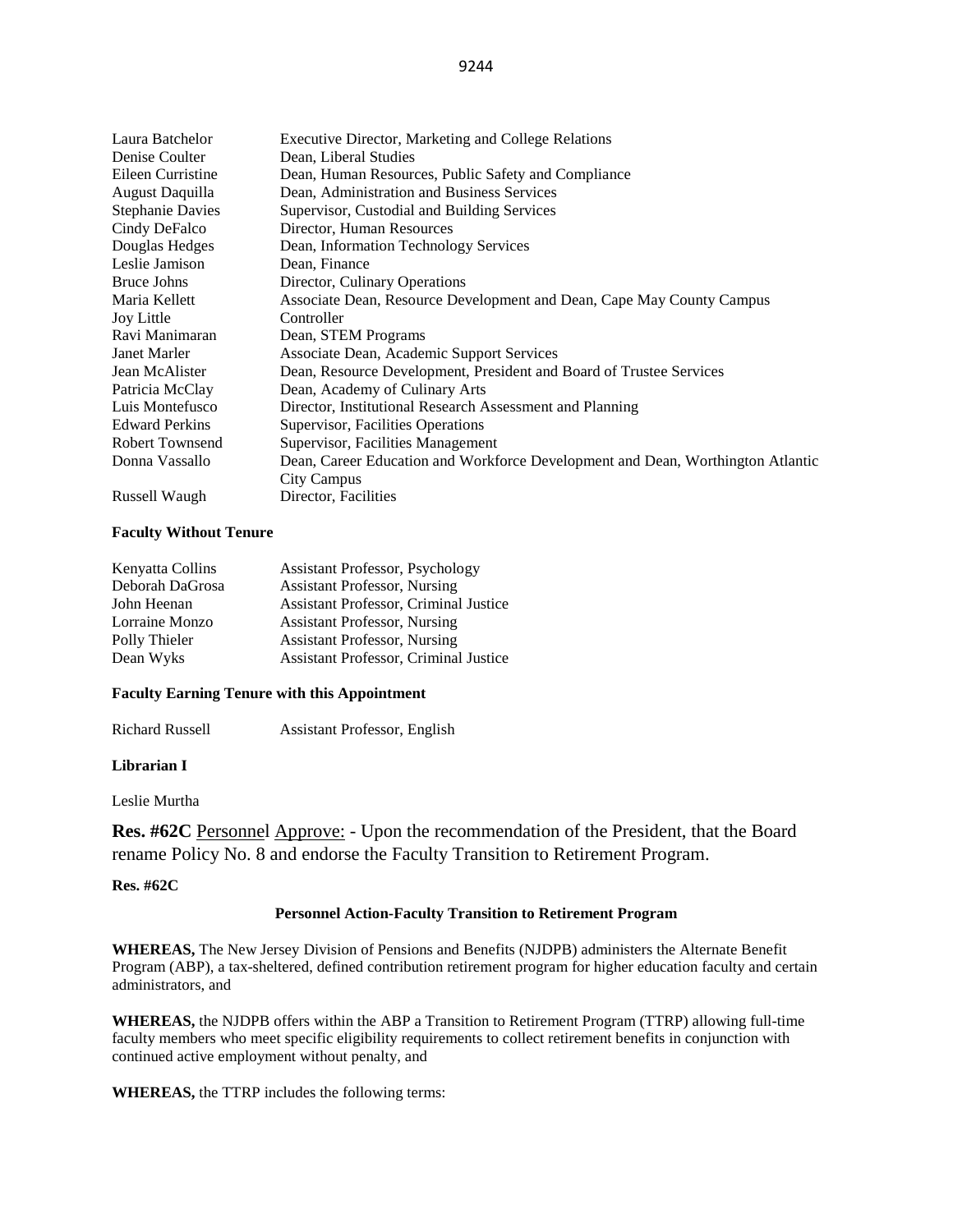- Participating faculty must officially retire from the college or university, then seek re-employment under the terms of the program requirements;
- As retirees, participating faculty have no claims of tenure or other rights and/or obligations of a tenured faculty member;
- In no event shall the total assignment exceed 50% of a full-time faculty load;
- Participating faculty shall receive compensation proportional to the assignment approved by the college which shall not exceed 50% of their final year's salary, and

**WHEREAS,** under N.J.A.C. 17:7-8.11, members are limited to a maximum TTRP period of one year after the retirement date, and

**WHEREAS,** Atlantic Cape Community College Board of Trustee Policy No. 8, Faculty Transition to Retirement Program, permits such offering upon the establishment and approval by the Board, and

**WHEREAS,** the NJDPB has approved the college's proposal for a TTRP, known at the college as the Faculty Transition to Retirement Program (FTTRP).

**THEREFORE BE IT RESOLVED,** upon the recommendation of the President, that the Board rename Policy No. 8 and endorse the Faculty Transition to Retirement Program.

**Res. #75** Executive Session

-Lefke motioned to approve the consent agenda. Torres seconded.

ROLL CALL:

ALL AYES NO NAYS **ABSTENTIONS** 

## **IX.**BUDGET REPORT

- Chairperson Coskey asked Kennedy to provide a budget report as part of regular resolutions.

## **X.** REGULAR RESOLUTIONS

**Res. #61** - FY18 Financial Statement for six months ended January 31, 2017.

-Jamison reported on behalf of Kennedy that as of January 31, 2018, the College has earned 81.42% of budgeted revenues and expended 58.16% of budgeted expenditures. Fiscal year to date revenue is down 3.0% from the prior year compared to a budgeted decrease of 5.9%. Fiscal year to date expenditures are down 5.9% from the prior year, which is in line with the budgeted 6.1% decrease.

-Jamison stated that this Board report reflects all three semesters as the Spring semester is now included. In total, credits are down 6.25% compared to this time last year, compared to a budgeted decrease of 7%.

-Jamison stated that based on the information known to date, management projects that the College will be within the FY18 budgeted margin.

-Kennedy motioned to approve, Torres seconded.

ROLL CALL: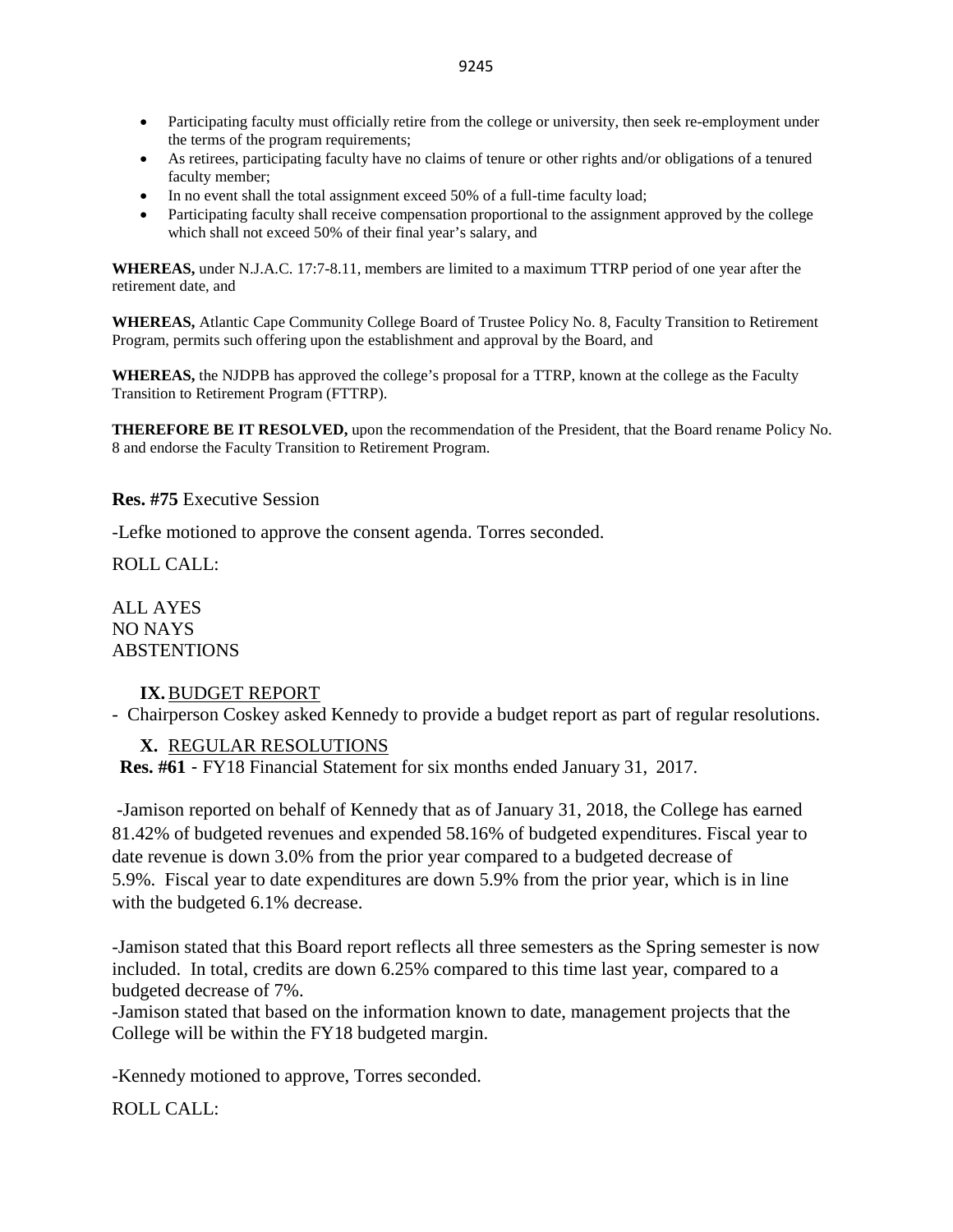ALL AYES NO NAYS NO ABSENTIONS

## **Res. #64** Approve: Tuition and Fee Schedule for FY 2019.

-Jamison stated that the proposed increase in cost for general tuition and fees is \$8.90 per credit, which equates to a \$213.60 annual increase for an average full-time student taking 24 credits. The increased cost with the addition of a \$10 per semester registration fee is \$233.60.

## **Res. #64**

## RESOLUTION #64

WHEREAS, the college has considered the FY 2019 current revenue and expenditure budget, and

WHEREAS, the college has considered inflationary and incremental increases in the current expenditures, and

WHEREAS, the administration is recommending an average 5.85% increase in general education (incounty) and online tuition and mandatory per credit fees noted below.

THEREFORE BE IT RESOLVED that, upon recommendation of the President, the Board of Trustees approve the following tuition and fees schedule commencing with the summer session FY 2019.

## **"N/C" means No Change/ cr. means credit.**

| <b>TUITION RATE</b><br><b>Per Credit Hour</b> | <b>GENERAL</b><br><b>EDUCATION</b> | <b>CULINARY</b> | <b>ONLINE*</b> |
|-----------------------------------------------|------------------------------------|-----------------|----------------|
| In County                                     | \$131.40                           | \$362.00        | \$163.00       |
| Out-of County                                 | \$181.40                           | \$387.00        | \$163.00       |
| Out-of State                                  | \$231.40                           | \$425.00        | \$163.00       |
| Foreign                                       | \$231.40                           | \$425.00        | \$163.00       |

| <b>SCHEDULE OF FEES</b>                                                             | FY 2019         | <b>FY 2018</b> |
|-------------------------------------------------------------------------------------|-----------------|----------------|
| <b>MANDATORY FEES, ALL STUDENTS</b>                                                 | <b>PROPOSED</b> | <b>ACTUAL</b>  |
| General Fee (excluding online courses)                                              | \$24.30/cr.     | \$22.80/cr.    |
| Information Services Fee (online courses only)                                      | \$7.30/cr.      | \$6.90/cr      |
| Student Activity Fee, Fall and Spring semesters (excluding<br>online courses)       | N/C             | \$1.20/cr.     |
| Facilities Fee (excluding online courses) Designated for<br>Renewals & Replacements | N/C             | \$3.70/cr.     |
| Campus Safety Fee, Summer, Fall, and Winter/Spring per<br>semester                  | N/C             | \$20.00        |
| Student Accident Insurance, Summer semester                                         | N/C             | \$3.50         |
| Student Accident Insurance, Fall and Spring per semester                            | N/C             | \$5.50         |

| <b>APPLICATION, ENROLLMENT &amp; REGISTRATION FEES</b>                             | FY 2019         | <b>FY 2018</b> |
|------------------------------------------------------------------------------------|-----------------|----------------|
|                                                                                    | <b>PROPOSED</b> | <b>ACTUAL</b>  |
| General College Application Fee, includes Placement Test<br>and ESL Placement Test | Fee Removed**   | \$35.00        |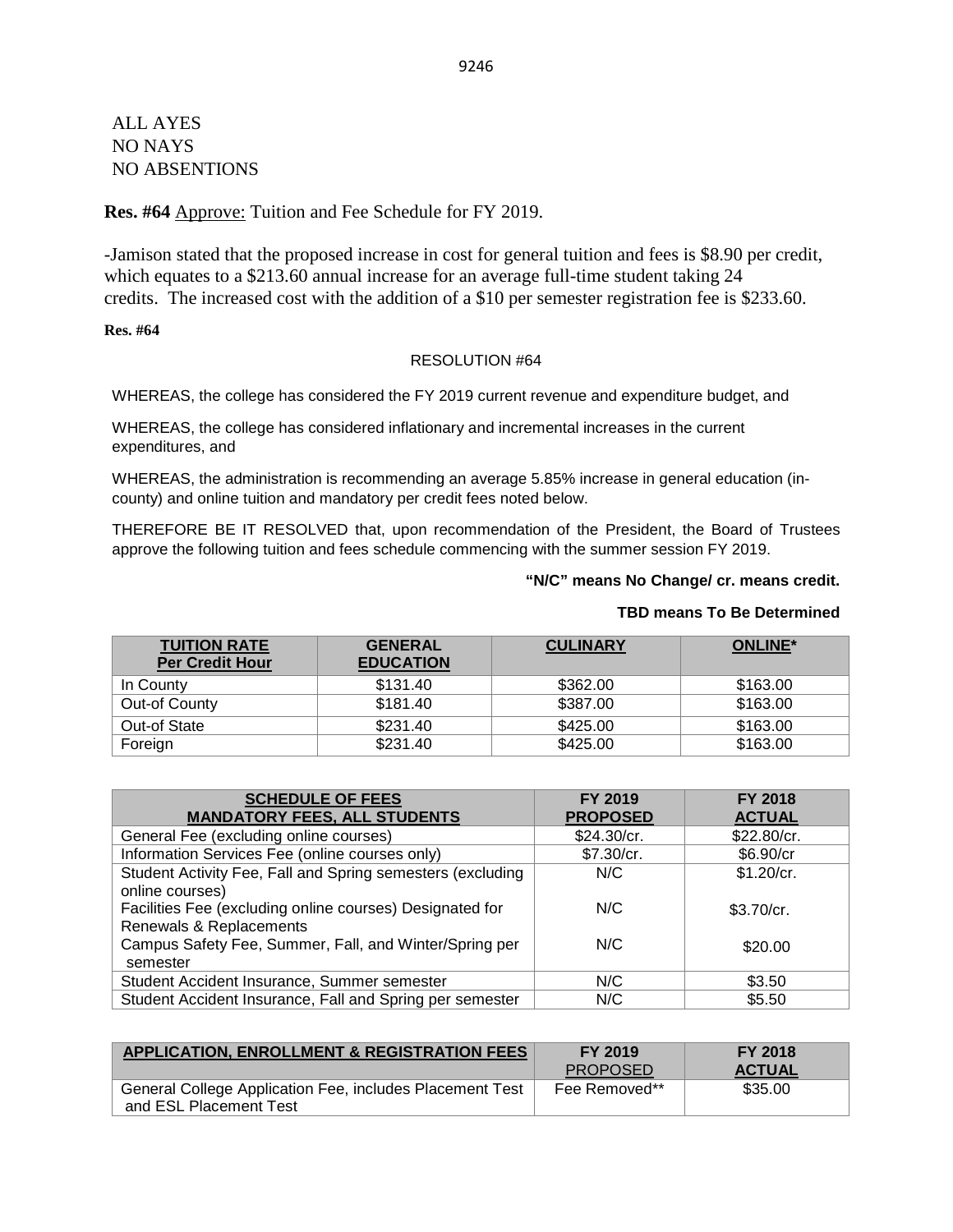| <b>APPLICATION, ENROLLMENT &amp; REGISTRATION FEES</b>                  | <b>FY 2019</b><br><b>PROPOSED</b> | <b>FY 2018</b><br><b>ACTUAL</b> |
|-------------------------------------------------------------------------|-----------------------------------|---------------------------------|
| International Students Application Fee, F1 Visa only,<br>non-refundable | Fee Removed**                     | \$100.00                        |
| Allied Health/Nursing Program Evaluation Fee, NURS                      | \$25.00                           | \$20.00                         |
| Air Traffic Control Application Fee                                     | Fee Removed**                     | \$20.00                         |
| Prior Learning Assessment (PLA) Application Fee                         | Fee Removed**                     | \$20.00                         |
| Registration Fee, Summer, Fall, and Winter/Spring per<br>semester       | \$10.00                           |                                 |

\*Independent Study courses are billed at the Online tuition and fees rates

\*\*Removal of Application Fees is effective immediately upon approval of the Board of Trustees

## **Atlantic Cape Tuition Rate & Fees Schedule FY 2019 (commencing Summer FY 2019)**

**"N/C" means No Change/ cr. means credit.** 

| <b>PROGRAMS - SPECIAL FEES</b>                             | FY 2019<br><b>PROPOSED</b> | <b>FY 2018</b><br><b>ACTUAL</b> |
|------------------------------------------------------------|----------------------------|---------------------------------|
| <b>ACADEMY OF CULINARY ARTS:</b>                           |                            |                                 |
| Culinary Arts credit-by-exam fee, non-refundable           | N/C                        | \$260.00/course                 |
| <b>Culinary Awards Ceremony Fee</b>                        | N/C                        | \$30.00                         |
| <b>Culinary Program Fee</b>                                | \$350.00/cr.               | \$338.00/cr.                    |
| ALLIED HEALTH AND NURSING PROGRAMS:                        |                            |                                 |
| TEAS V (nursing entrance exam fee)                         | N/C                        | \$95.00                         |
| <b>Clinical Fee: NURS</b>                                  | \$310.00/cr.               | \$304.00/cr.                    |
| Professional Liability Insurance Fee, all clinical courses | N/C                        | \$5.00                          |

| <b>SCHEDULE OF FEES</b><br><b>PROGRAMS - SPECIAL FEES (continued)</b> | <b>FY 2019</b><br><b>PROPOSED</b> | <b>FY 2018</b><br><b>ACTUAL</b> |
|-----------------------------------------------------------------------|-----------------------------------|---------------------------------|
| Radiologic Technology                                                 |                                   |                                 |
| Radiographic Procedures I Course Fee<br><b>RADX 102</b>               | TBD                               | \$1,865.25/course               |
| Principles of Imaging I Course Fee<br><b>RADX 103</b>                 | TBD                               | \$1,243.50/course               |
| Clinical Radiography I Course Fee<br><b>RADX 104</b>                  | TBD                               | \$1,243.50/course               |
| Radiographic Procedures II Course Fee<br><b>RADX 105</b>              | TBD                               | \$1,865.25/course               |
| Principles of Imaging II Course Fee<br><b>RADX 106</b>                | TBD                               | \$1,243.50/course               |
| <b>Clinical Radiography II Course Fee</b><br><b>RADX 109</b>          | TBD                               | \$1,243.50/course               |
| Clinical Radiography III Course Fee<br><b>RADX 201</b>                | <b>TBD</b>                        | \$1,865.25/course               |
| Radiographic Procedures III Course Fee<br><b>RADX 202</b>             | TBD                               | \$1,243.50/course               |
| Digital Imaging Course Fee                                            | TBD                               | \$1,243.50/course               |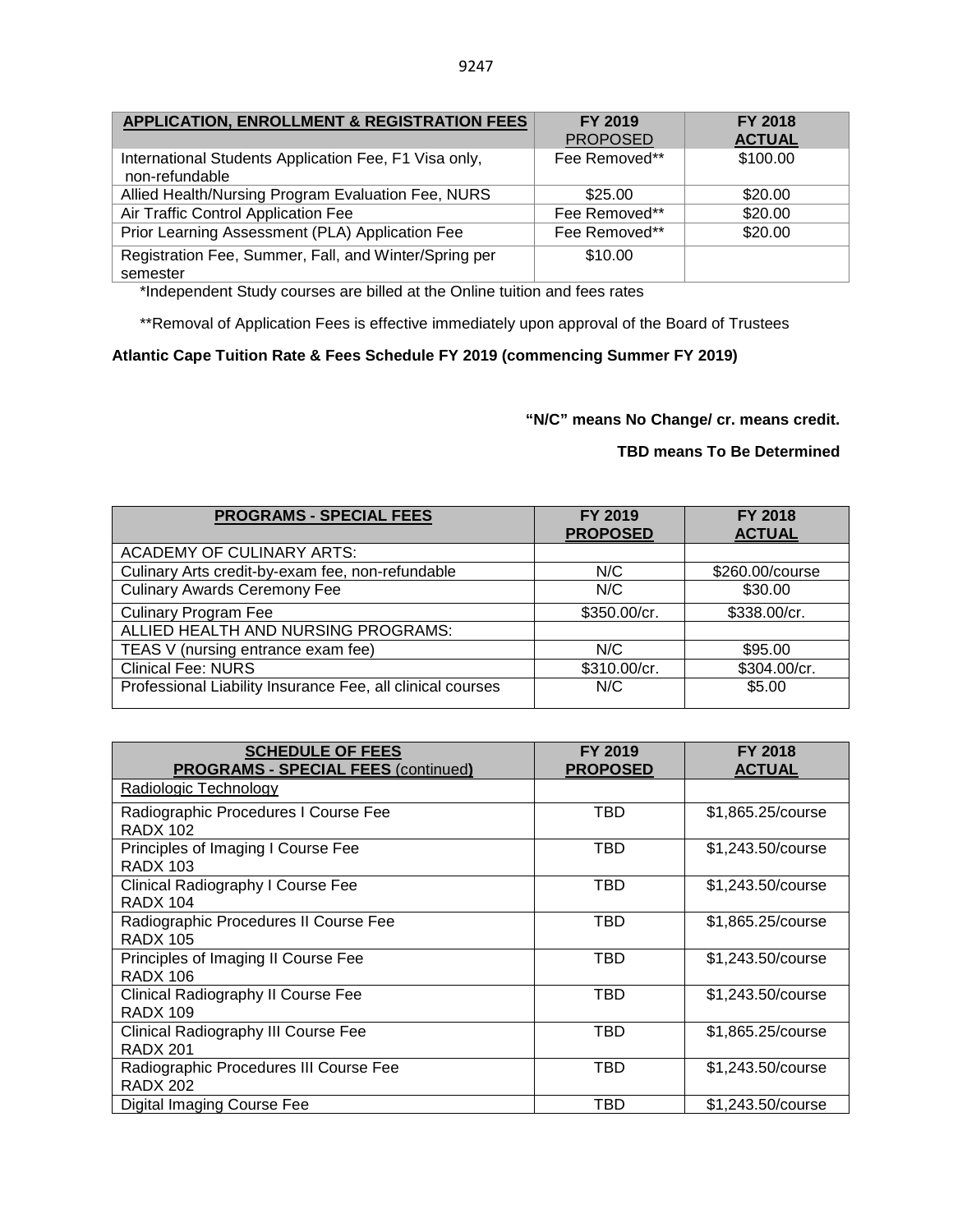| <b>SCHEDULE OF FEES</b><br><b>PROGRAMS - SPECIAL FEES (continued)</b> | FY 2019<br><b>PROPOSED</b> | <b>FY 2018</b><br><b>ACTUAL</b> |
|-----------------------------------------------------------------------|----------------------------|---------------------------------|
| <b>RADX 203</b>                                                       |                            |                                 |
| Radiation Biology & Protection Course Fee<br><b>RADX 204</b>          | TBD                        | \$1,865.25/course               |
| Introduction to Advanced Modalities Course Fee<br><b>RADX 205</b>     | TBD                        | \$621.75/course                 |
| Clinical Radiography IV Course Fee<br><b>RADX 206</b>                 | TBD                        | \$1,865.25/course               |
| Clinical Radiography V Course Fee<br><b>RADX 207</b>                  | <b>TBD</b>                 | \$2,487.00/course               |

# **Atlantic Cape Tuition Rate & Fees Schedule FY 2019 (commencing Summer FY 2019)**

# **"N/C" means No Change/ cr. means credit.**

| <b>SCHEDULE OF FEES</b><br><b>PROGRAMS - SPECIAL FEES (continued)</b>                                  | FY 2019<br><b>PROPOSED</b> | FY 2018<br><b>ACTUAL</b>        |
|--------------------------------------------------------------------------------------------------------|----------------------------|---------------------------------|
| <b>Technology Studies Institute</b>                                                                    |                            |                                 |
| Air Traffic Control Terminal Program Fee<br>ATCT 220, 225, 280, 285                                    | \$372.00/cr.               | \$372.00/cr.                    |
| <b>Aviation Program Fee</b><br>AVIT 101, 145, 200, 210, 220, 240, 255, 265, 278, 280,<br>282, 286, 288 | \$372.00/cr.               | \$372.00/cr.                    |
| <b>UAS Operations Course Fee</b><br><b>AVIT 140</b>                                                    | \$250.00/course            |                                 |
| <b>Simulated Flight Course Fee</b><br><b>AVIT 103</b>                                                  | N/C                        | \$650.00/course                 |
| <b>Fixed Wing Flight Training</b>                                                                      |                            |                                 |
| <b>Experiential Flight Course Fee</b><br><b>AVIT 101</b>                                               | <b>TBD</b>                 | \$2,396.00/course               |
| <b>Aeronautical Skills Course Fee</b><br><b>AVIT 200</b>                                               | <b>TBD</b>                 | \$3,595.00/course               |
| <b>Private Pilot Course Fee</b><br><b>AVIT 210</b>                                                     | <b>TBD</b>                 | \$12,060.00/course              |
| <b>Instrument Pilot Course Fee</b><br><b>AVIT 240</b>                                                  | <b>TBD</b>                 | \$10,124.00/course              |
| Airplane Flight Instructor Course Fee<br><b>AVIT 278</b>                                               | <b>TBD</b>                 | \$8,867.00/course               |
| <b>Commercial Pilot Course Fee</b><br><b>AVIT 280</b>                                                  | <b>TBD</b>                 | \$24,180.00/course              |
| Multi-Engine Pilot Course Fee<br><b>AVIT 286</b>                                                       | <b>TBD</b>                 | \$6,337.00/course               |
| <b>SCHEDULE OF FEES</b><br><b>PROGRAMS - SPECIAL FEES (continued)</b>                                  | FY 2019<br><b>PROPOSED</b> | <b>FY 2018</b><br><b>ACTUAL</b> |
| <b>Helicopter Training</b>                                                                             |                            |                                 |
| Private Pilot Helicopter Course Fee<br><b>AVIT 145</b>                                                 | <b>TBD</b>                 | \$27,885.00/course              |
| Instrument Pilot Helicopter Course Fee<br><b>AVIT 255</b>                                              | <b>TBD</b>                 | \$30,846.00/course              |
| <b>Commercial Pilot Helicopter Course Fee</b>                                                          | <b>TBD</b>                 | \$54,433.00/course              |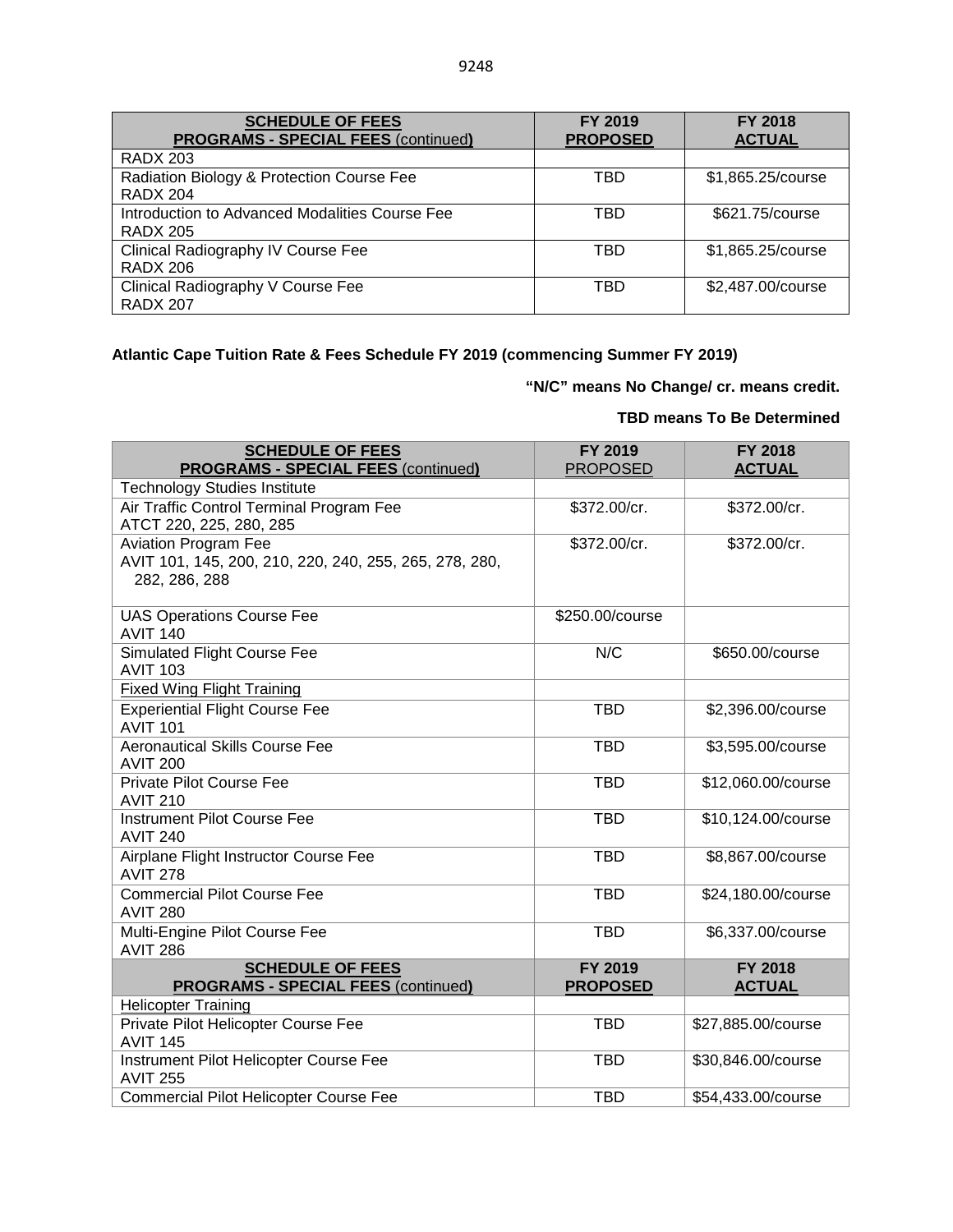| <b>SCHEDULE OF FEES</b><br><b>PROGRAMS - SPECIAL FEES (continued)</b> | FY 2019<br><b>PROPOSED</b> | <b>FY 2018</b><br><b>ACTUAL</b> |
|-----------------------------------------------------------------------|----------------------------|---------------------------------|
| <b>AVIT 265</b>                                                       |                            |                                 |
| <b>Flight Instruction Course Fee</b>                                  | TBD                        | \$16,019.00/course              |
| <b>AVIT 282</b>                                                       |                            |                                 |
| Helicopter Add-on Course Fee                                          | TBD                        | \$37,930.00/course              |
| <b>AVIT 288</b>                                                       |                            |                                 |

# **Atlantic Cape Tuition Rate & Fees Schedule FY 2019 (commencing Summer FY 2019)**

# **N/C means No Change/cr. means credit**

| <b>COURSE-RELATED FEES</b>                                                                                                                                                                                                                                                                                                                                                                                                                                  | FY 2019<br><b>PROPOSED</b> | FY 2018<br><b>ACTUAL</b> |
|-------------------------------------------------------------------------------------------------------------------------------------------------------------------------------------------------------------------------------------------------------------------------------------------------------------------------------------------------------------------------------------------------------------------------------------------------------------|----------------------------|--------------------------|
| <b>Developmental Service Fee</b><br>MATH 070, 071, 073, 074, 099, ENGL 070, 080, 099<br>DEVA, DEVS                                                                                                                                                                                                                                                                                                                                                          | N/C                        | \$42.50/course           |
| English as a Second Language Service Fee                                                                                                                                                                                                                                                                                                                                                                                                                    | N/C                        | \$42.50/course           |
| Light Technology Course Fee (excluding Online sections)<br>ARTS 115, 116, 128, 135, 208, ARTS/CISM 165<br><b>CISM</b><br>SPAN, FREN, ITAL<br><b>AVIT 125</b><br>ENGR (excluding ENGR 202 and 204)<br>GIST (excluding GIST170)<br>OSTM, TCOM, TVRF<br>ACCT 150, 162<br>CRIM/CISM 262<br>MATH 220, 256<br><b>HOSP 200</b><br>Studio Arts Course Fee: ARTS 100, 110, 111, 112, 120,<br>200, 205, 206, 207, 209, 210, 211, 212, 214, 217, 218,<br>221, 222, 223 | \$24.20/cr.                | \$22.80/cr.              |
| Heavy Technology Course Fee (excluding Online Science<br>Labs)<br>Science Labs BIOL (excluding BIOL/ PHIL 104),<br>ENVL, CHEM, PHYS, ESCI 100, HPED 117, 118<br>AVIT 185, AVIT/TRVF 263                                                                                                                                                                                                                                                                     | \$35.60/cr.                | \$33.60/cr.              |
| Site Visits Fee (Fieldwork, Internships, Practicums)                                                                                                                                                                                                                                                                                                                                                                                                        | \$24.20/cr.                | \$22.80/cr.              |
| Certification Fee (CDCC 120, ALHT 130)                                                                                                                                                                                                                                                                                                                                                                                                                      | N/C                        | \$20.00                  |
| <b>High School Dual Credit Enrollment</b>                                                                                                                                                                                                                                                                                                                                                                                                                   | \$54.50/cr.                | \$51.50/cr.              |

| <b>TESTING FEES</b>                                                                                                                                       | FY 2019<br><b>PROPOSED</b> | <b>FY 2018</b><br><b>ACTUAL</b> |
|-----------------------------------------------------------------------------------------------------------------------------------------------------------|----------------------------|---------------------------------|
| Institutional Credit-by Examination Testing Fee<br>upon successful completion, cost will be the current<br>per-credit rate minus the \$25.00 testing fee. | N/C                        | \$25.00                         |
| Learning Disability Testing Fee                                                                                                                           | N/C                        | \$300.00                        |
| Proctored External Testing Fee, per exam                                                                                                                  | N/C                        | \$20.00                         |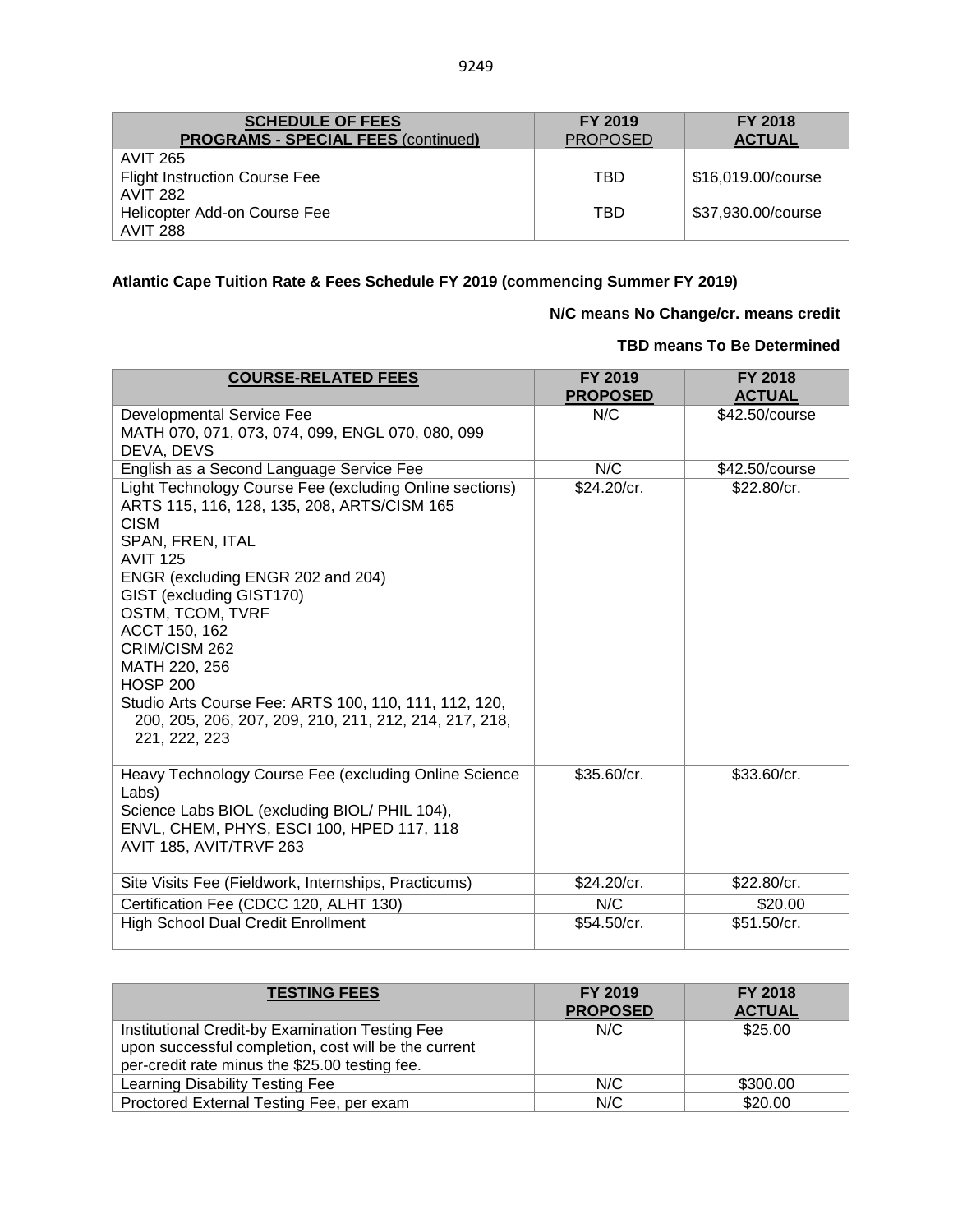| <b>TESTING FEES</b>      | <b>FY 2019</b><br><b>PROPOSED</b> | <b>FY 2018</b><br><b>ACTUAL</b> |
|--------------------------|-----------------------------------|---------------------------------|
| Accuplacer Retest Fee    | N/C                               | \$15.00                         |
| Portfolio Assessment Fee | N/C                               | \$125.00                        |

**Atlantic Cape Tuition Rate & Fees Schedule FY 2019 (commencing Summer FY 2019)**

**N/C means No Change/cr. means credit**

**TBD means To Be Determined**

| <b>SCHEDULE OF FEES</b><br><b>MISCELLANEOUS FEES</b>        | <b>FY 2019</b><br><b>PROPOSED</b> | <b>FY 2018</b><br><b>ACTUAL</b> |
|-------------------------------------------------------------|-----------------------------------|---------------------------------|
| <b>Collection Fee, Delinquent Accounts</b>                  | N/C                               | \$30.00                         |
| <b>Returned Check Service Charge</b>                        | N/C                               | \$35.00                         |
| Deferred Payment Plan Fee                                   | N/C                               | \$25.00                         |
| Graduation Fee, all graduating students (Graduation Audit)  | N/C                               | \$30.00                         |
| <b>Professional Series Audit Fee</b>                        | N/C                               | \$30.00                         |
| Late Payment Plan Fee                                       | N/C                               | \$25.00                         |
| Student ID Card Replacement                                 | N/C                               | \$5.00                          |
| Transcript Evaluation Fee: Evaluation of credits from other | N/C                               | \$25.00                         |
| colleges, articulation agreements, Advanced Placement,      |                                   |                                 |
| CLEP, military, Police Training agreements,                 |                                   |                                 |
| PONSI & Tech Prep.                                          |                                   |                                 |

-Kennedy motioned to approve, DeLuca seconded.

ROLL CALL:

ALL AYES NO NAYS NO ABSENTIONS

**Res. #65** Approve**:** The FY 2018-2019 revenue budget contingent on the Board of School Estimate approval of county appropriations of \$8,535,828 for the College's fiscal year 2018-2019.

-Jamison stated that the College has projected current revenues including a fund balance transfer of \$604,871 and expenditures for educational and general purposes to be \$37,803,290 and the FY19 budget plan is a decrease of \$435,594, or a 1.1% decrease, from the FY18 original budget.

-Jamison stated that College's major sources of revenue are; tuition and Fees \$22.2 million, or 58.7% of total revenue (incl. fund balance), County appropriations \$8.5 million, or 22.6%, State appropriations \$5.6 million, or 14.9%.

-Jamison stated that the College recognizes the support provided by the State and Counties with both operating and capital appropriations.

**Res. #65**

## **FY19 Revenue Budget**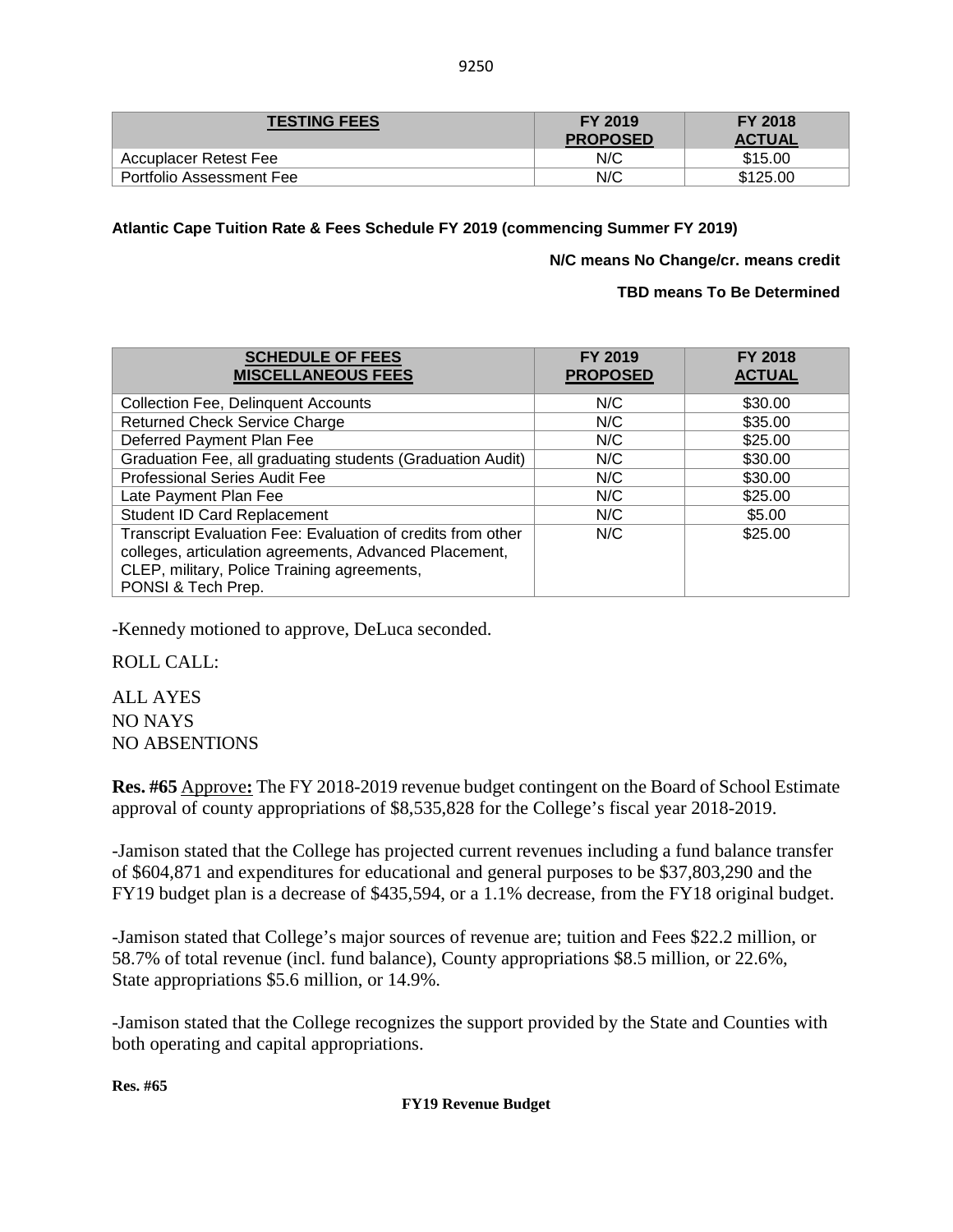**WHEREAS**, the Budget, Finance and Audit Committee has reviewed the proposed budget developed to meet the requirements of the college for fiscal year 2018-2019, and

**WHEREAS**, the college has projected current revenues including a fund balance transfer of \$604,871 and expenditures for educational and general purposes to be \$37,803,290 (see attached), and

**WHEREAS**, the college budget request includes county appropriations of \$8,535,828 for the college's fiscal year 2018-2019 contingent on approval of a resolve at the Atlantic Cape Community College Board of School Estimate meeting.

**THEREFORE BE IT RESOLVED** by the Atlantic Cape Community College Board of Trustees that the fiscal year 2018-2019 revenue budget be approved contingent on the Board of School Estimate approval of county appropriations of \$8,535,828 for the college's fiscal year 2018-2019.

-Kennedy motioned to approve, Walsh seconded.

ROLL CALL:

ALL AYES NO NAYS NO ABSENTIONS

**Res. #66** Approve: Submittal of the attached list of renovations and upgrades for funding from the Chapter 12 FY 2019 allocation at a sum not to exceed \$6.1 million.

-Jamison stated that this is the College's annual Chapter 12 submission. The FY19 Chapter 12 allocation is \$6.1 million which is about double from recent years. The projects on the list include interior and exterior improvements to existing buildings, roof replacements, lighting and security camera/ alarm projects and funding towards One-Stop Center renovations. The next step is requesting approval from the Board of School Estimate.

## **Res. #66**

#### **Chapter 12 FY 2019**

**WHEREAS,** the State of New Jersey, with the passage of Chapter 12 Bill S-2139/A3145, has established a process which enables community colleges to submit their capital projects for state funding with a match from their local county, and

**WHEREAS,** the Board of Trustees of Atlantic Cape Community College has approved the College's Master Plan Blueprint 2020 which demonstrated the need for new construction and renovation and upgrades as necessary for funding projects including but not limited to those documented on the attached, and

**WHEREAS,** Atlantic County and Cape May County have agreed to issue bonds to support the funding for Master Plan Blueprint 2020 projects which includes new construction and renovations and upgrades; and

**WHEREAS,** the State of New Jersey will pay one half of the principal and interest on the Chapter 12 projects.

**THERFORE BE IT RESOLVED** that, pending Atlantic and Cape May counties and Atlantic Cape Community College Board of School Estimate approval, the Board of Trustees approves the attached list of renovations and upgrades for funding from the Chapter 12 FY 2019 allocation at a sum not to exceed \$6.1 million.

-Kennedy motioned to approve, Clemans seconded.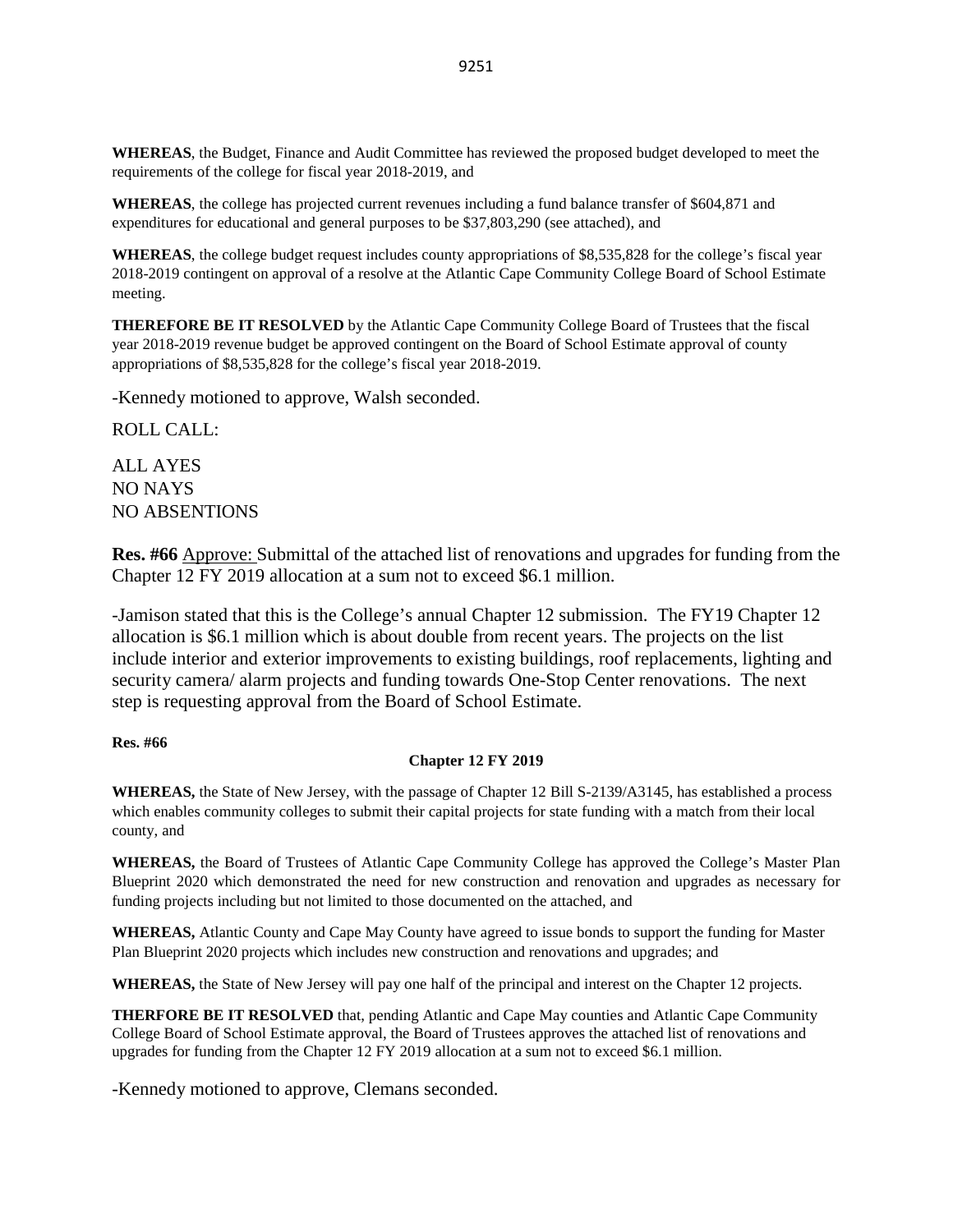## ROLL CALL:

ALL AYES NO NAYS NO ABSENTIONS

**Res. #69** – Approve**:** To partner in the application being submitted by Rutgers University Marucci Blueberry and Cranberry Research and Extension Center to the United States Department of Agriculture, Specialty Crop Research Initiative program, with deadline of March 16, 2018, requesting a subgrant of \$500,000 to Atlantic Cape for development of fieldwork learning activities for the collection of geospatial and agriculture data by Atlantic Cape students over the anticipated term of July 1, 2018 through June 30, 2022. Participating students will be paid hourly under the grant and will have the opportunity to participate in "real-world" applications to enhance their training and resumes.

-Kennedy read the resolution into the record.

-McAlister asked that the resolution be changed to "up to" \$500,000. Katz clarified that final budget is now complete and submission is \$279,166, which includes 28% indirect cost recovered **a**nd in-kind match is not required.

### **Res. #69**

## **USDA Grant for Specialty Crop Research Initiative (SCRI)**

**WHEREAS,** the United States Department of Agriculture (USDA) is soliciting applications for the Specialty Crop Research Initiative (SCRI) program, and

**WHEREAS**, the SCRI program will provide competitive funding to address the critical needs of the specialty crop industry, and

**WHEREAS,** Rutgers University Marucci Blueberry and Cranberry Research and Extension Center in Dec. 2017 submitted a pre-application for the SCRI, with Atlantic Cape as a funded partner (subgrantee), and

**WHEREAS**, in Feb. 2018 the pre-application that Rutgers University submitted to SCRI was selected by a panel of industry reviewers for invitation to submit a full application, due March 16, 2018, and

**WHEREAS,** if funded, Atlantic Cape's subgrant will total up to \$500,000 (over 48 months) for development of fieldwork learning activities for the collection of geospatial and agriculture data collection by Atlantic Cape students over the anticipated term of July 1, 2018 through June 30, 2022.

**THEREFORE BE IT RESOLVED** that the Board of Trustees of Atlantic Cape Community College hereby grants approval to partner in the application being submitted by Rutgers University Marucci Blueberry and Cranberry Research and Extension Center to the USDA SCRI program, with deadline of March 16, 2018, requesting a subgrant of up to \$500,000 to Atlantic Cape for development of fieldwork learning activities for the collection of geospatial and agriculture data collection by Atlantic Cape students over the anticipated term of July 1, 2018 through June 30, 2022.

-Kennedy motioned to approve, DeLuca seconded.

ROLL CALL: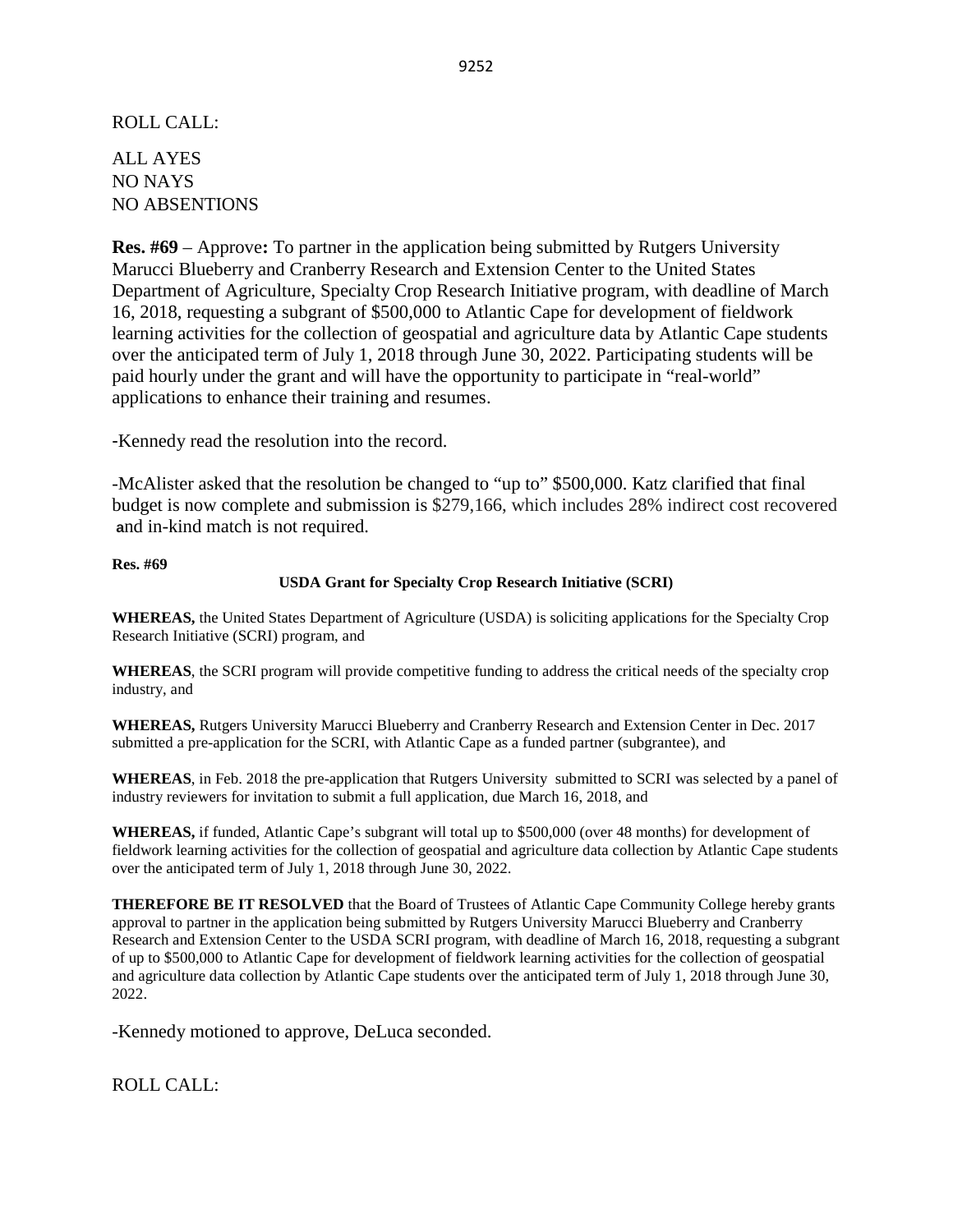## ALL AYES NO NAYS NO ABSENTIONS

**Res. # 70** Board Development Honorary - The Board of Trustees of Atlantic Cape Community College hereby extends to Dr. Richard Stepura its appreciation for service to the Board, the College, and its students.

-Parker motioned to approve, Clemans seconded. Motion Carried.

**Res. # 70**

## **Honorary Resolution Trustee Dr. Richard Stepura**

WHEREAS, Dr. Stepura began his career in education as a teacher and has served as an assistant principal, principal, interim business administrator and superintendent of schools, and

WHEREAS, Dr. Richard Stepura was appointed to the Board of Trustees on December 2, 2011 and

WHEREAS, Dr. Steprua has served the Board intermittently since 2011 as the Executive County Superintendent of Schools for Cape May County and ultimately as the Interim Executive County Superintendent of Schools for Atlantic and Cape May Counties, and

WHEREAS, Dr. Stepura has served for the past seven years on a number of Board Committees including the Atlantic Cape Foundation, President's Search Committee and the President's Evaluation Committee, and

WHEREAS, Dr. Stepura was instrumental in the appointment of the ninth President of Atlantic Cape Community College, Dr. Barbara Gaba, and

WHEREAS, Dr. Stepura ardently promoted collaboration between the College and its K-12 sending districts, and

WHEREAS, Dr. Stepura has passionately advocated for the students of Atlantic and Cape May Counties as well as Atlantic Cape Community College with unwavering distinction.

THEREFORE BE IT RESOLVED, that the Board of Trustees of Atlantic Cape Community College hereby extends to Dr. Stepura its appreciation for service to the Board, the College, and its students.

ROLL CALL:

ALL AYES NO NAYS NO ABSENTIONS

**Res. #72** Board Development Approve - Adoption of Policy language and hereby amends the Lodging of Policy section of the Board of Trustee Bylaws to enable the Board to adopt Policies in a single reading.

-Greco confirmed that one reading was sufficient on policies and a standard on most boards.

**Res. #72**

**Bylaws Revision-Adoption and Lodging of Policy**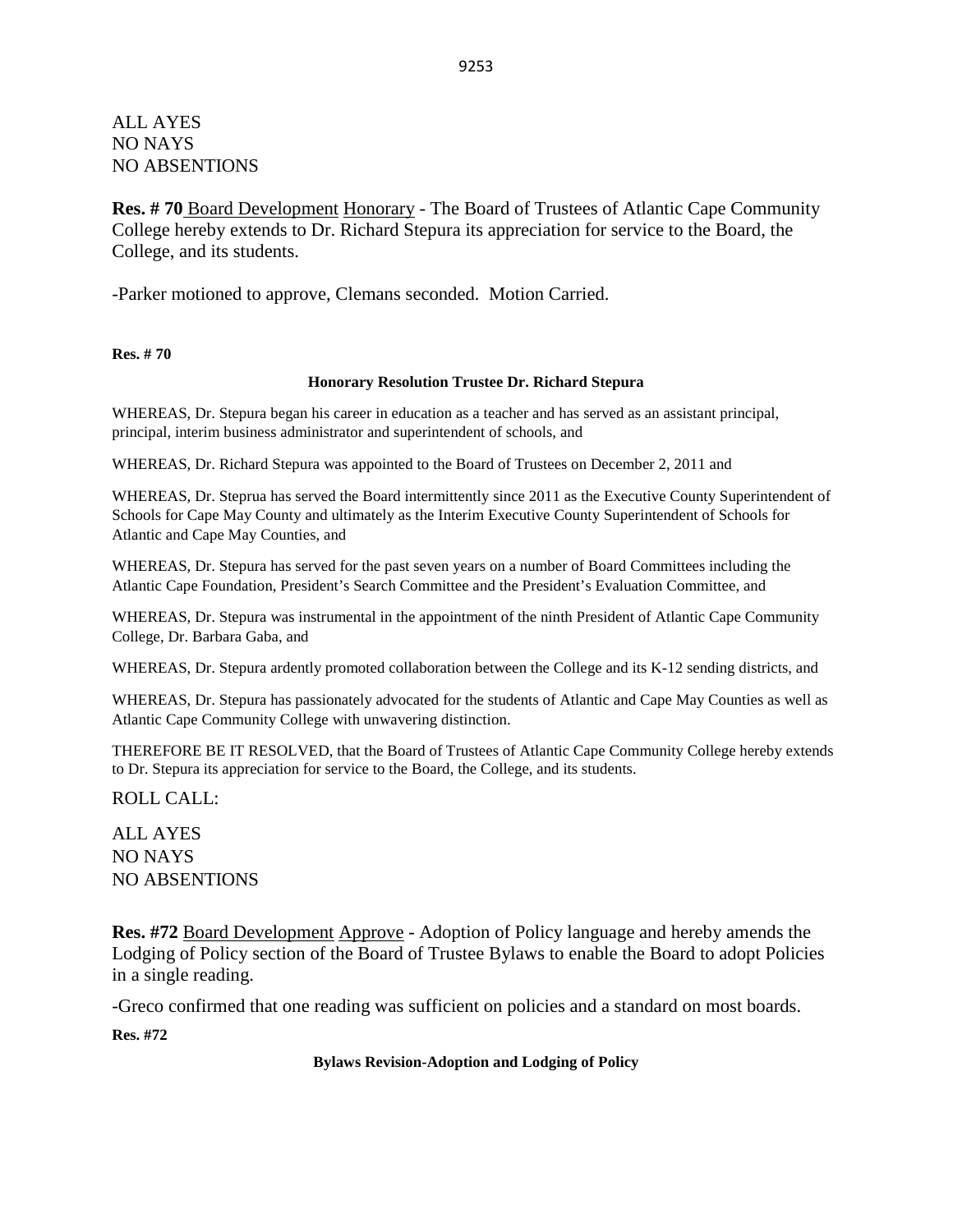**WHEREAS,** it is periodically necessary for the Board to review and recommend changes to the Board of Trustee Bylaws of Atlantic Cape Community College in order to ensure orderly operation, and

**WHEREAS,** new policies or updates to policies are endorsed by the Personnel and Board Development Committee and submitted to the full Board for approval during its regular board meeting through a 3 month: read, review and adopt process, and

**WHEREAS,** in order for the College to operate more efficiently and expediently, the Board seeks to include within its bylaws a policy for "Adoption of Policy", and

**WHEREAS,** this Policy will allow for the Board to adopt policies after a single reading, and

**WHEREAS,** the Board seeks to further clarify the language of Lodging of Policy section as a result in the newly included policy.

**THEREFORE BE IT RESOLVED** that the Board of Trustees hereby approves the Adoption of Policy and hereby amends the Lodging of Policy sections of the Board of Trustee Bylaws.

## **Adoption of Policy**

The Board of Trustees may periodically develop, update and affirm policies governing the College. New policies or updates to policies are endorsed by the Personnel and Board Development Committee and submitted to the full Board for approval during its regular board meeting. Policies are implemented upon a vote of the majority of the Board after a single reading.

-Parker motioned to approve DeLuca seconded.

ROLL CALL:

ALL AYES NO NAYS NO ABSENTIONS

**Res. #73** Board Development Honorary - The Board of Trustees of Atlantic Cape Community College hereby extends to Professor Svetlana Marzelli its appreciation for going above and beyond to service the needs of our community.

**Res. #73**

## **Honorary Resolution Associate Professor Svetlana Marzelli**

**WHEREAS,** on January 31, 2018, the airline, Azur Air, was taking 294 passengers and 14 crew members from Moscow, Russia to Havana, Cuba, and

**WHEREAS,** the plane suddenly became low on fuel and made an emergency landing at Atlantic City International Airport, and

**WHEREAS,** Atlantic Cape answered a call for help from Mr. Charles Garret, South Jersey Transportation Authority (SJTA), in need of a Russian translator, and

**WHEREAS,** the President's Office and Academic Affair's Office coordinated to connect Mr. Garrett with Professor Marzelli, and

**WHEREAS,** Professor Marzelli selflessly devoted her time and assisted with translation services for the 294 passengers of the plane, and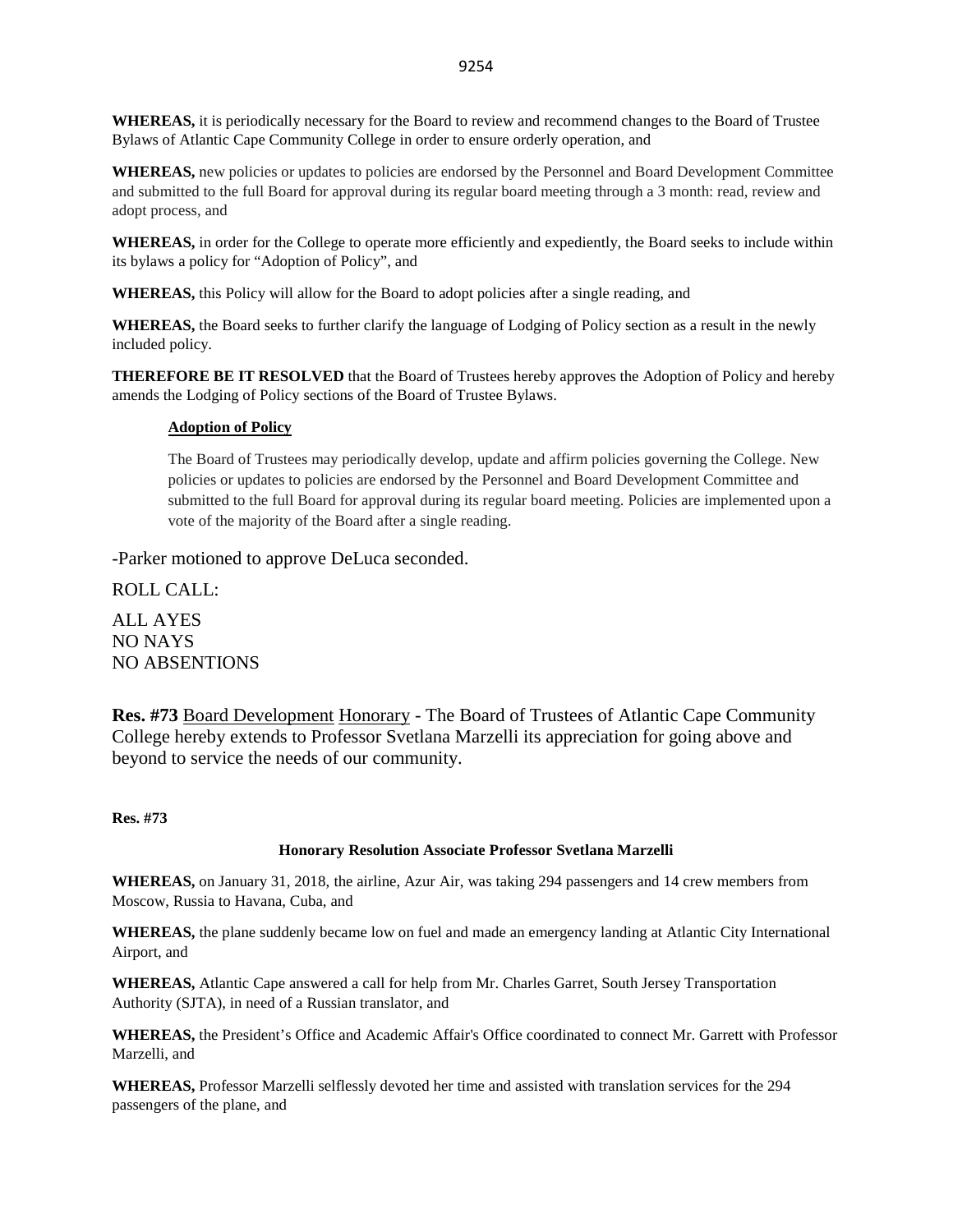**WHEREAS,** Professor Marzelli's demonstrated willingness to serve the needs of the community in time of need is testament to her being a model faculty member of Atlantic Cape.

**THEREFORE BE IT RESOLVED,** that the Board of Trustees of Atlantic Cape Community College hereby extends to Professor Marzelli its appreciation for going above and beyond to service the needs of our community.

-Lefke motioned to approve Walsh seconded.

ROLL CALL:

ALL AYES NO NAYS NO ABSENTIONS

**Res. #74** Board Development Honorary - The Board of Trustees of Atlantic Cape Community College hereby extends to Professor Ethel "Effie" Russell its sincere congratulations on receiving the American Association of Community Colleges Faculty Distinction Recognition.

**Res. #74**

#### **Honorary Resolution Professor Ethel "Effie" Russell**

**WHEREAS,** Professor Ethel "Effie" Russell has served Atlantic Cape for 35 years, and

**WHEREAS,** Professor Russell has positively impacted the lives of countless students and colleagues, and

**WHEREAS,** Professor Russell has been committed to transforming education at Atlantic Cape throughout her tenue, and

**WHEREAS,** Professor Russell's natural tendency to share knowledge, resources, and advice has made her one of the most beloved faculty members by both students, colleagues and employees, and

**WHEREAS,** the American Association of Community Colleges Faculty Distinction Recognition, named in honor of former AACC President and CEO Dale P. Parnell, has been established to recognize individuals making a difference in the classroom, and

**WHEREAS,** Professor Russell has demonstrated all of the qualities necessary to receive such a recognition: service to our students, enthusiasm for learning and dedication to the success of her students, and

**WHEREAS,** on February 16, 2018, the American Association of Community Colleges confirmed that Professor Russell is the recipient of their honored award.

**THEREFORE BE IT RESOLVED,** that the Board of Trustees of Atlantic Cape Community College hereby extends to Professor Ethel "Effie" Russell its sincere congratulations on this esteemed recognition.

-Lefke motioned to approve DeLuca seconded.

ROLL CALL:

ALL AYES NO NAYS NO ABSENTIONS

## **XI.**COMMITTEE REPORTS: Discussion/Questions

Policy and Board Development- Cunningham Ruiz Bill-No incidents to report.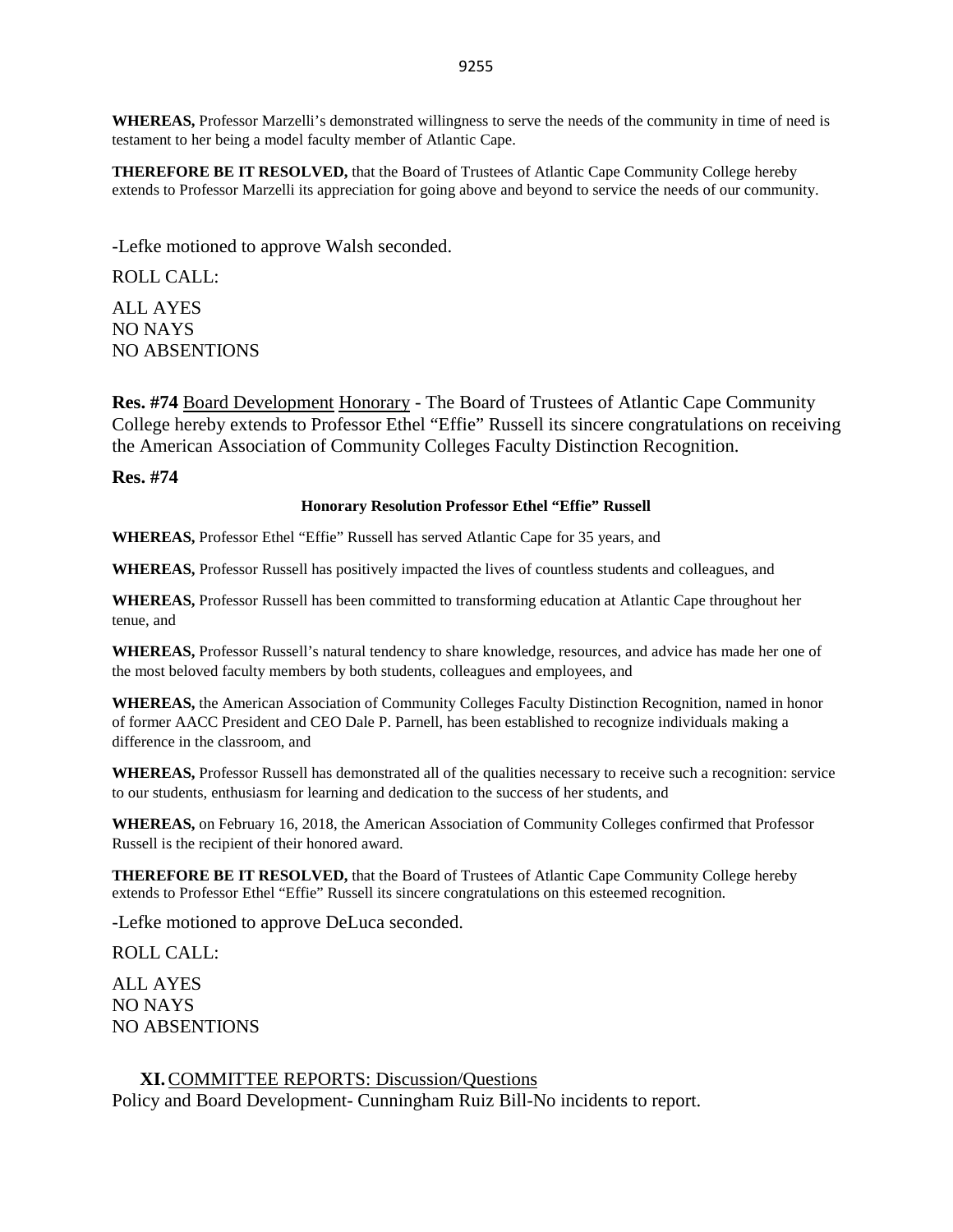Ad-Hoc Security -Tabled until the March Meeting.

# **XII.** FOUNDATION REPORT

-Scholarship Pledge-Mento reported that the Foundation's scholarship pledge will be approved at tomorrow's Foundation meeting and is \$549,149.85. This marks the highest one year contribution in the Foundation's 40<sup>th</sup> history. This amount exceeds the \$515,000 pledge in FY17.

-Naming Opportunities-Mento reported that the Foundation will be kicking off a two year campaign, "Create a Lasting Legacy, Help Build a Future", which officially commences tomorrow at the Student Center Ribbon Cutting Ceremony. The campaign will focus on naming opportunities at the Student Center and at all three campuses. The brick campaign is also part of this initiative. The funds raised will support programs, technology and facility enhancement and provide emergency funds for students. We do expect donors to choose to directly fund scholarships as demonstrated by the Create Opportunity Campaign that ended in 2013. Please consider being a part of the wonderful opportunity to create your legacy as we help build the future for our students together.

# **XIII.** NEW JERSEY COUNCIL OF COUNTY COLLEGES (NJCCC)

-Members of the NJCCC attended the Association of Community College Trustees' National Legislative Summit, February 11-14, 2018.

**-**Torres reported that 11 out of 19 colleges attended the ACCT National Legislative Summit. Christina Clemans, Leslie White-Coursey, Maria Torres, Dave Coskey and Dr. Gaba attended on behalf of Atlantic Cape.

- Torres discussed the Summit and its benefits. Discussion ensued around return to Title IV funding which will have an impact if passed, and asking for an increase in the Pell maximum funding to seven years, especially for ESL students.

-Congressman LoBiando was the guest speaker at the breakfast session.

-Clemans stated that there was full support from Senators Booker and Menendez offices.

-White-Coursey stated that the workshops were excellent especially the K-12 workshop.

-Dr. Gaba spoke at the Summit on a panel entitled, "Conducting an Effective CEO Search in a Competitive Market".

# **XIV.** OTHER BUSINESS

-DeLuca stated that the Communications Club Awards is April 27 at 7pm.

-Torres stated that the "Inside Out" presentation at the art gallery begins on March 10.

# **XV.** COMMENTS FROM THE PUBLIC

-Niglio thanked the Board for the Ad-Hoc Security meeting and the opportunity to serve.

-Niglio discussed that the team was working on getting ready for Summer Pell, Earth Day and Commencement.

# **XVI.** ADJOURNMENT

-At 8:10p.m. Chairperson Coskey asked for motion and a second to adjourn.